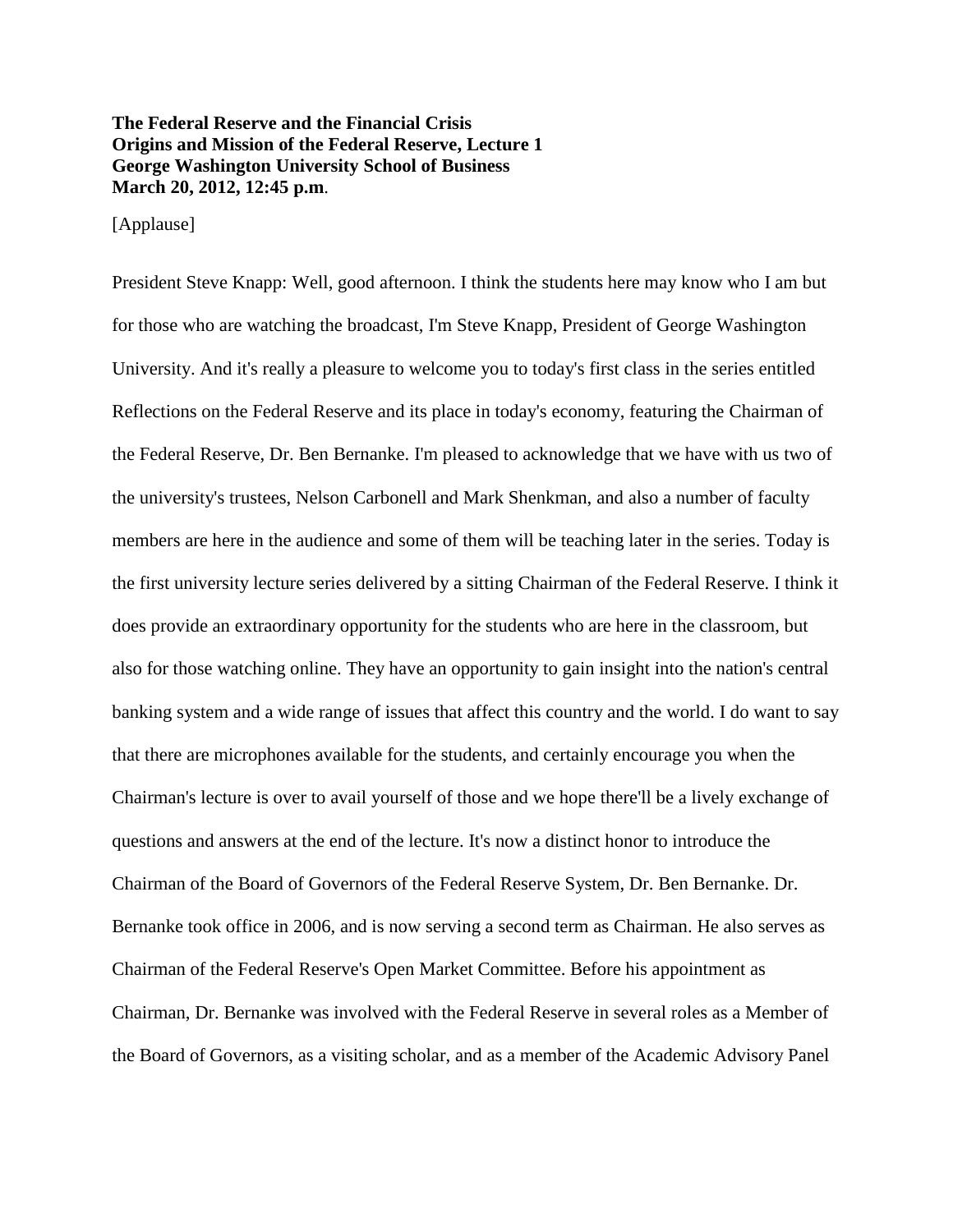at the Federal Reserve Bank of New York. He also served as Chairman of the President's Council of Economic Advisers from June 2005 to January 2006.

Now Chairman Bernanke is no stranger to academia. He's been a faculty member at Princeton, Stanford and New York University, as well as the Massachusetts Institute of Technology. He's held a Guggenheim and a Sloan Fellowship, and is a fellow of the Econometric Society and the American Academy of Arts and Sciences. Chairman Bernanke received a Bachelor of Arts from Harvard University and a PhD from MIT. Ladies and gentlemen, please join me in welcoming Chairman of the Federal Reserve, Dr. Ben Bernanke.

## [ Applause ]

Chairman Ben Bernanke: Thank you very much, President Knapp. Gee, this is great. This is what I used to do before I got in this line of work for 23 years and I've always enjoyed engaging with college students. So thank you for being here, and I hope we do have a good conversation. Let me particularly thank President Knapp and Professor Fort and George Washington University. As everybody here knows, these lectures are part of a real course and after I get off the scene there will be other professors talking about other aspects of the Fed and you'll hear different points of view which is great. And you'll have to do some papers and all those kinds of things and I'm going to read a few of the paper. So, I look forward to doing that.

So, I'll be talking from slides, which is in part for the purpose of making this available to others who might be interested. These slides will be posted on the Federal Reserve's website, federalreserve.gov, as we go through. And so, if you need extra copies, by all means do that. And as President Knapp said, I'm going to be talking for a while from the presentation but at the end, I hope we can have some questions and answers.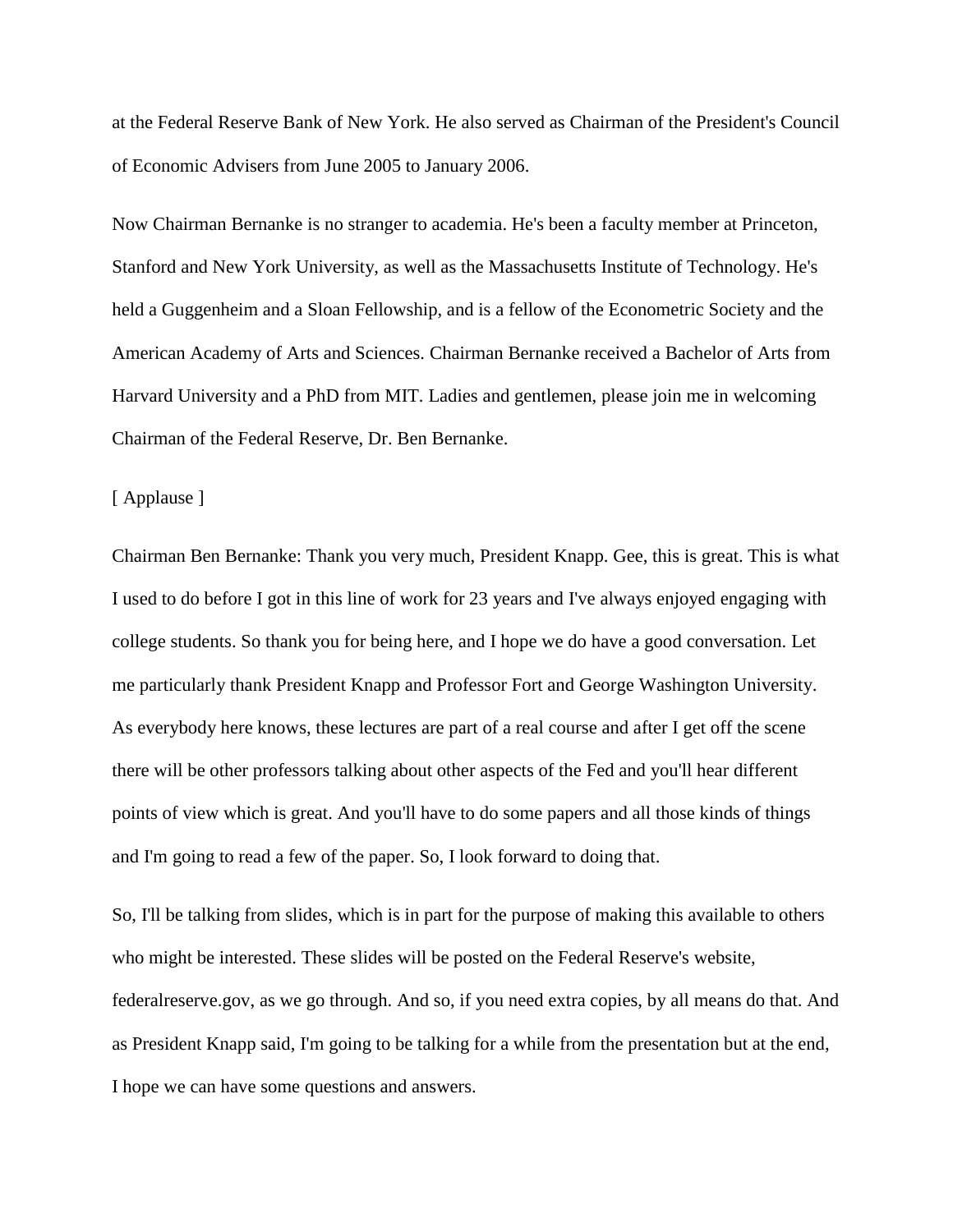So, let me get started. So what I want to talk about in these four lectures is the Federal Reserve and the financial crisis. Now, my thinking about this is very much conditioned by my experience as an economic historian. I think when you talk about the issues that just occurred of the last few years, it makes the most sense to think about it in the broader context of central banking as its taking place over the centuries. So, even though we're going to be focusing a good bit of the lectures, particularly next week, on the financial crisis and how the Fed responded. I think we need to go back and look at the broader context. So, as we talk about the Fed we'll be talking about the origin and mission of central banks in general, and we're looking at previous financial crises, most notably the Great Depression, and see how that informed the Fed's actions and decisions in the recent crisis. So let me just give you a roadmap of the four lectures. Today, lecture one, we won't touch on the current crisis at all. Instead, we'll talk about what central banks are, what they do, how central banking got started in the United States and we'll do some history. We'll talk about how the Fed engaged with its first great challenge, the Great Depression of the 1930s. The second lecture on Thursday, we'll take up the history. We'll review developments in central banking and with the Federal Reserve after World War II talking about the conquest of inflation, the great moderation and other developments that occurred after World War II. But we'll spend a good bit of time lecture two, in lecture two, talking about the build-up to the crisis and some of the factors that led to the crisis of 2008, 2009.

Then next week, we'll get into the more recent events. In lecture three, we'll talk about the intense phase of the financial crisis, its causes, its implications, and particularly, the response to the crisis by the Federal Reserve and by other policymakers. And then, in the final lecture, lecture four, we'll look at the aftermath. We'll talk about the recession that followed the crisis, the policy response of the Fed including monetary policy, the broader response in terms of the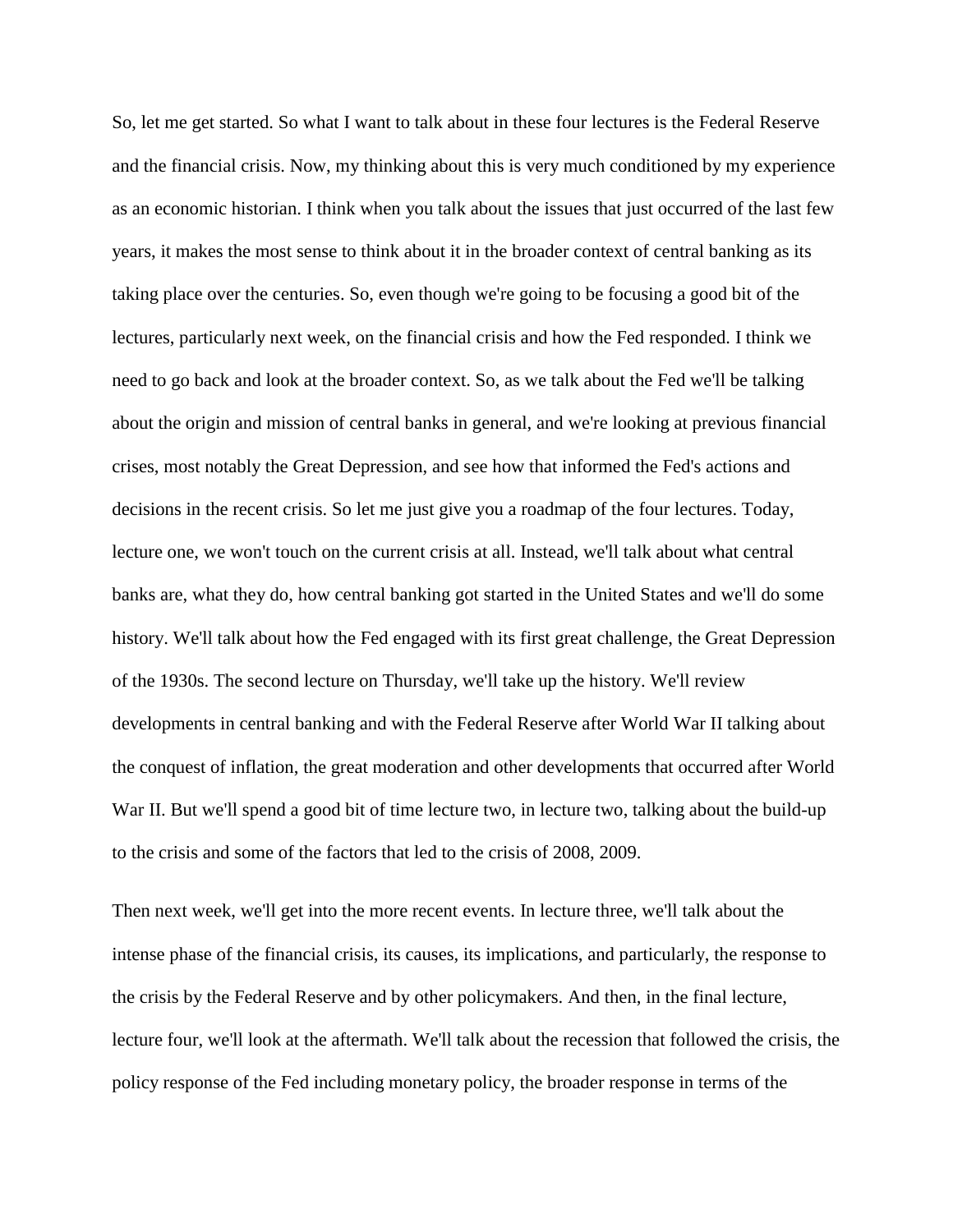changes in financial regulation, and a little bit of forward-looking discussion about how this experience will change how central banks operate and how the Federal Reserve will operate going forward. So this is our topic today is origins and missions of the Federal Reserve. So let's talk in general about what a central bank is. If you've had some background in economics you know that a central bank is not a regular bank, it's a government agency, and it stands at the center of the monetary and financial system of a country. Central banks are very important institutions, they have helped to guide the development of modern financial systems, modern monetary systems and they play a major role in economic policy. Now, we've had various arrangements over the years but today, virtually, all countries have central banks. The Federal Reserve in the United States, the Bank of Japan in Japan, Bank of Canada, and so on. The main exception is only cases where you have what's called a currency union where a number of countries collectively share a central bank. The most important example by far of that is the European Central Bank which is central bank to 17 European countries who share the common currency, the Euro. But even in that case, each of the participating countries does have its own central bank which is part of the overall system of the Euro. So central banks are now ubiquitous, even the smallest countries typically have central banks. Now, this is a very important theme here, what do Central Banks do? What is their mission? And as I'll discuss throughout the lectures, it's convenient to talk about two broad aspects of what central banks do. The first is to try to achieve macroeconomic stability. And by that, I generally mean stable growth in the economy, avoiding big swings, recessions and the like, and keeping inflation low and stable. So that's the economic function of a central bank. The other function of central banks, which is going to get a lot of attention, obviously, in these lectures, is the financial stability function. Central banks try to keep the financial system working normally and in particular, they either,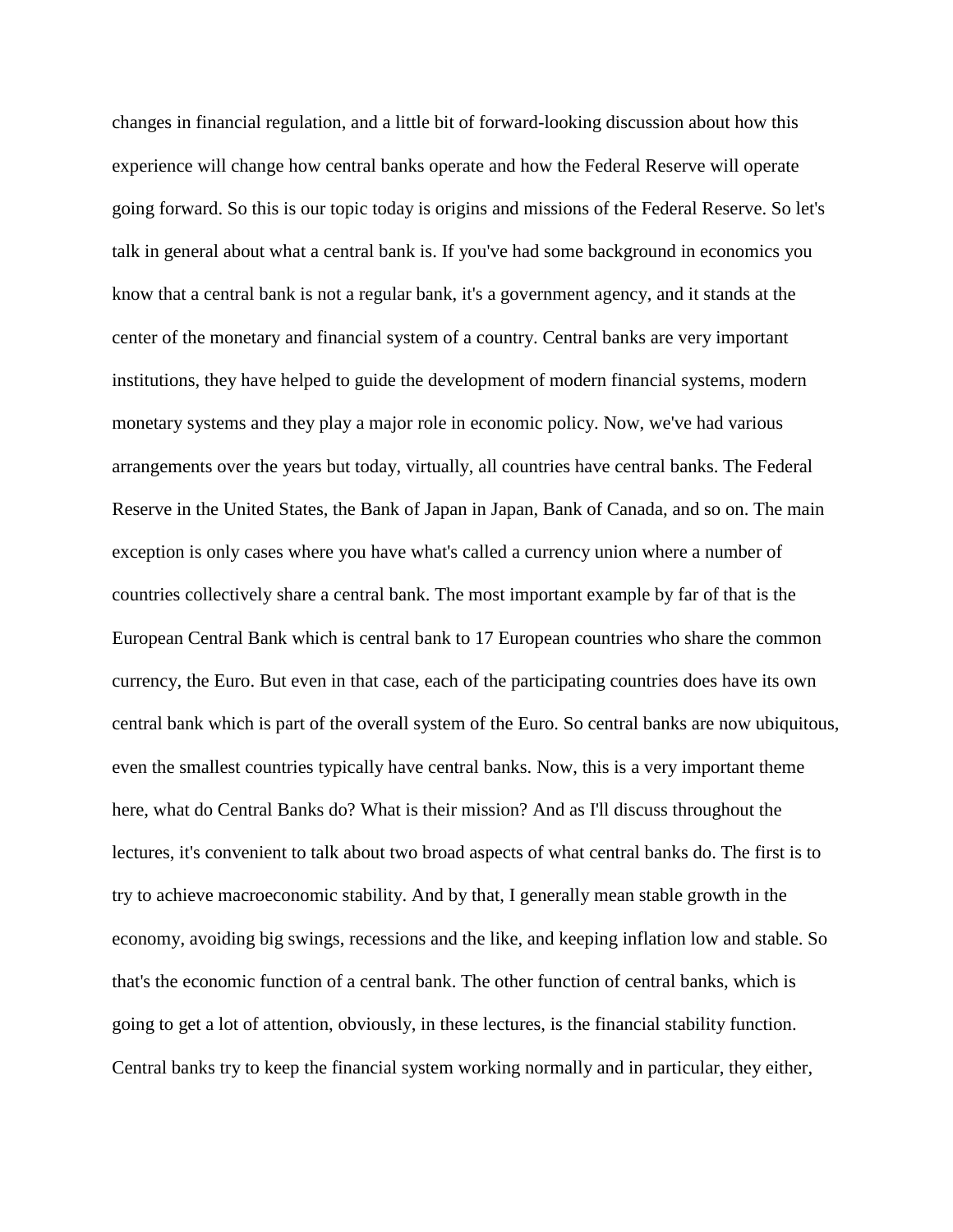they try to prevent or if unsuccessful in preventing they try to mitigate financial panics or financial crises. And I'll talk more about what those are. Now what are the tools that central banks use to achieve these two broad objectives? Very, in very simple terms, there are basically two broad sets of tools. On the economic stability side, the main tool as I'm sure everyone knows is monetary policy. In normal times, the Fed, for example, can raise or lower short-term interest rates. It does that by buying and selling securities in the open market. And again, in normal times, if the economy is growing too slowly or inflation is falling too low, the Fed can stimulate the economy by lowering interest rates. Lower interest rates feed through to a broad range of other interest rates that encourages spending, acquisition of homes for example, construction, investment by firms, borrowing. It just generates more demand, more spending and more investment in the economy, and that creates more thrust in growth so that to stimulate an economy, you lower interest rates. And similarly, if the economy is growing too hot, if inflation is becoming a problem, then the normal tool of central bank is to raise interest rates. So by raising the overnight interest rate, known in the United States as the federal funds rate, higher interest rates feed through the system and help to slow the economy by raising the cost of borrowing, of buying a house, of buying a car, or of investing in capital goods and that will slow the economy and reduce pressure of overheating. So, monetary policy is the basic tool that central banks have used for many, many years to try to keep the economy at a more or less even keel in terms of both growth and inflation.

Now, a little less familiar is the main tool of central banks in dealing with financial panics or financial crises. And that tool is the provision of liquidity. So to address financial stability concerns and for reasons I'll explain, one thing that central banks can do is make short-term loans to financial institutions. As I'll explain, providing short-term credit to financial institutions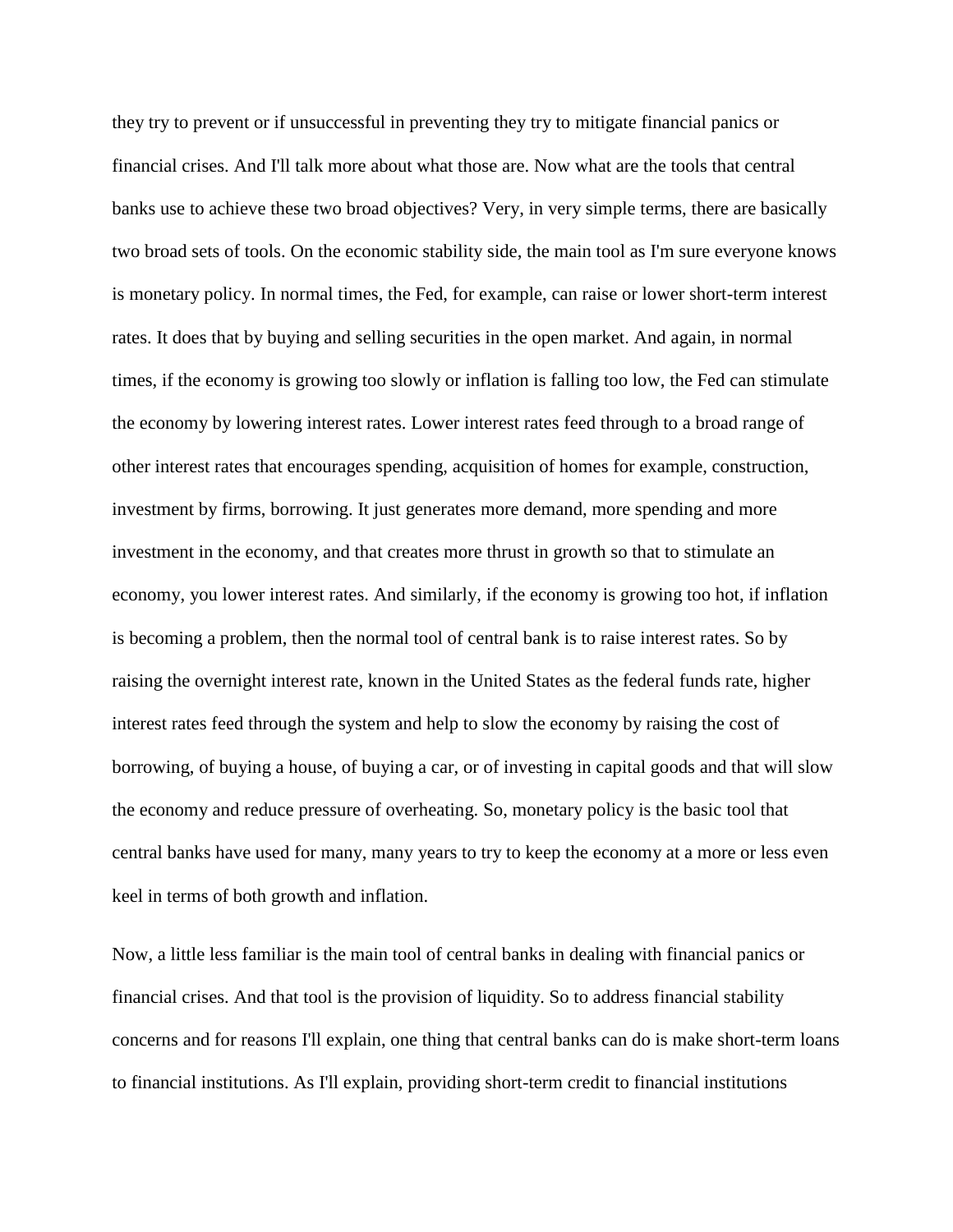during a period of panic or crisis can help calm the market, can help stabilize those institutions and can help mitigate or bring to an end a financial crisis. So this activity which is an old one, as I'll discuss, is known as the lender of last resort tool. So again, if financial markets are disrupted, financial institutions don't have alternative sources of funding, then the central bank stands ready to service the lender of last resort providing liquidity to the system and thereby helping to stabilize the financial system.

Now, there's a third tool which the Fed has had from the beginning and most central banks have which is financial regulation and supervision. Central banks usually play a role in supervising the banking system, assessing the extent of risk on their portfolios, making sure their practices are sound, and in that way, trying to keep the financial system healthy. To the extent that financial system can be kept healthy and its risk-taking within reasonable bounds, then the chance of a financial crisis occurring in the first place is reduced. However, this activity, and I will come back to it, this is something which is not unique to central banks. In the United States, for example, there are a number of different agencies, like the FDIC or the Office of the Comptroller of the Currency that work with the Fed in supervising the financial system. So this is not unique to central banks and so I'll be down playing this for the time being and focusing on the two principle tools, monetary policy and lender of last resort activities.

Now, where do central banks come from? One thing people don't appreciate, I think, is that central banking is not a new development. It's been around for a very long time. The Swedes set up a central bank in 1668, three and a half centuries ago. The Bank of England was founded in 1694 and that of course for many decades or if not centuries was the most important and influential central bank in the world, and France in 1800. So, central bank theory and practice is, again, not a new thing. We have been thinking about these issues collectively as an economics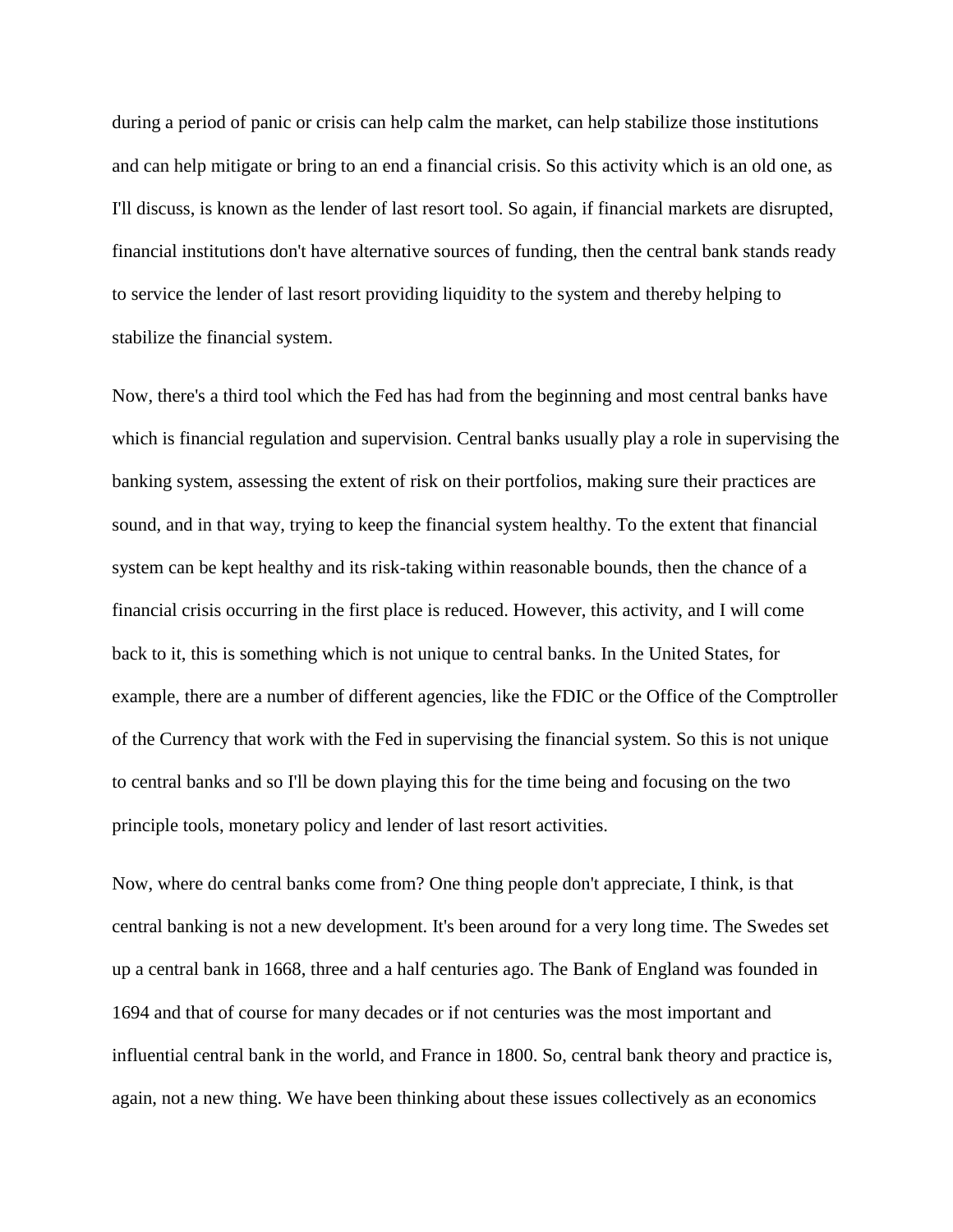profession and in other contexts for many, many years. Now, I've exaggerated slightly in a sense that, say, the Bank of England in 1694 wasn't set up from scratch, it's a full-fledged central bank, it was originally a private institution. And over time, it acquired some of the functions of a central bank such as issuing money or serving as lender of last resort. But over time, these central banks became essentially government agencies, government institutions as they all are today. Certainly, one important responsibility of central banks for much of the period that I'm talking about was to manage the gold standard to issue paper money that was backed by gold and I'll talk more about gold in a few moments.

Now, the lender of last resort function, which I mentioned earlier, became important in the- mostly in the 19th century. Early in the 19th century, the Bank of England was doing a lot of this type of activity and they became very good at it. And as we'll see, while the United States was suffering with banking panics in the latter part of the 19th century, banking panics in the United Kingdom were quite rare. So the Bank of England sort of set the pace in some sense. It was the most important central bank and it helped establish the practices and the approaches that we still use today. Now, I need to talk a little bit because it's less familiar about what a financial panic is. In general, a financial panic is sparked by a loss of confidence in an institution and I think the best way to explain this is to give a familiar example. How many of you have ever seen the movie "It's a Wonderful Life"? No? Less people are watching Christmas movies than they used to be, I guess [laughter]. Well, one of the problems that Jimmy Stewart runs into as a banker in "It's a Wonderful Life" is a threatened run on his institution. And what is a run? Well, let's imagine a situation like Jimmy Stewart's situation before there was any deposit insurance, no FDIC. And imagine you have a bank on the corner, just a regular commercial bank, the first bank of Washington, D.C., and this bank makes loans to businesses and the like, and it finances itself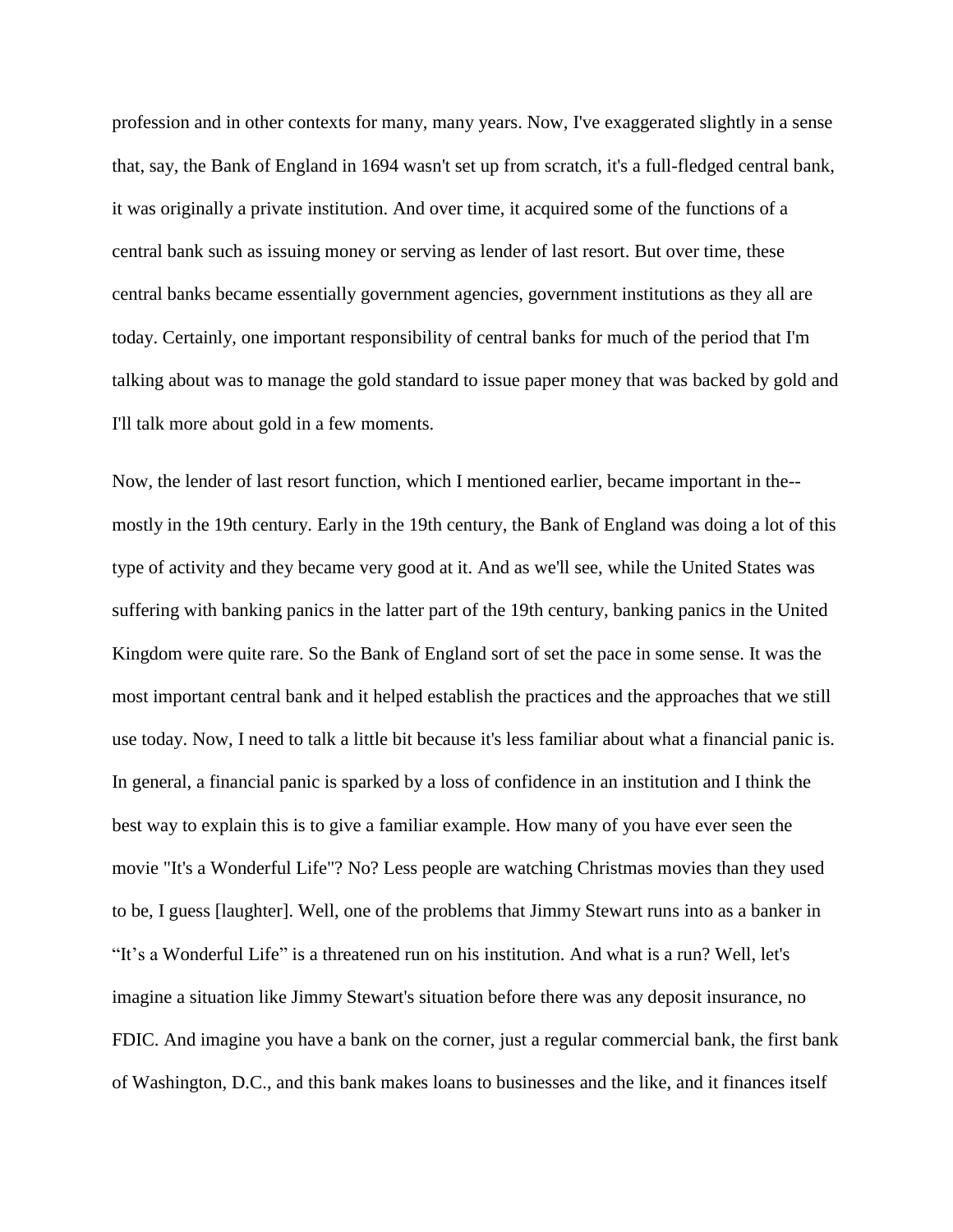by taking deposits from the public and deposits are demand deposits, which means that anybody can pull out their money anytime they want which is important because people use deposits for ordinary activities, like shopping.

Now imagine what would happen if for some reason, a rumor goes around that this bank has made some bad loans and is losing money. As a depositor, you say to yourself, "Well, I don't know if this rumor is true or not." But what I know is if that I wait and everybody else pulls out their money and I'm the last person in line, I may end up with nothing." So what's--what are you going to do? You're going to go to the bank and say, "Well, I'm not sure if this is a true rumor or not, but knowing that everybody else is going to come to the bank, I'm going to pull my money out." And so, depositors line up, they pull out their cash, no bank holds cash equal to all their deposits, they put that cash into loans. So the only way the bank can pay off the depositors, once it gets through its minimal cash reserves, is to sell or otherwise dispose of its loans. But it's very hard to sell a commercial loan, it takes time, you get--you have to sell it at a discount. And by the time you've gotten around to doing that, depositors are at your door and saying, "Where is my money?" And so ultimately, a panic can lead the bank to close and be a self-fulfilling prophecy. The bank will fail, it will have to sell off its assets at a discount price and ultimately, many depositors might lose money as happened in the Great Depression, for example. So a bank panic is a problem which is faced by any institution where it has loans or other illiquid-type assets and it finances itself by short-term deposits or other short-term lending. Now, panics can be a serious problem. Obviously, if one bank is having problems, people--the bank next door might begin to worry about problems in their bank. And so, a bank run can lead to widespread bank runs or a banking panic, more broadly. Sometimes, banks again, pre-FDIC, banks would respond to a panic or a run by refusing to pay out deposits and they would just say, "No more, we're closing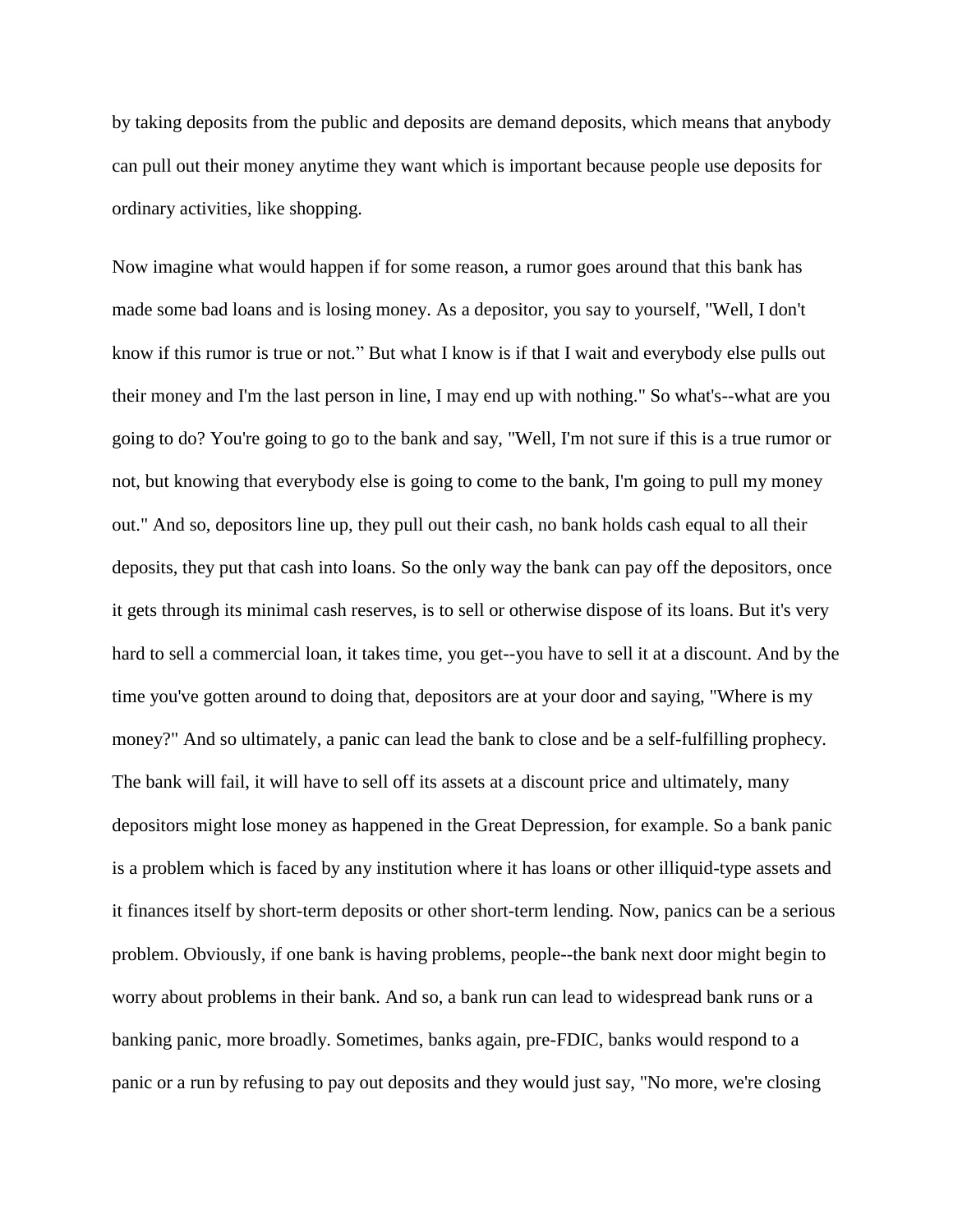the window." So that restriction on the access of the depositors to their money was another bad outcome and caused problems for people who had to make a payroll or had to buy their groceries. Many banks would fail and beyond that, banking panics often spread into other markets, were often associated with stock market crashes for example. And all those things together, as you might expect, were bad for the economy. And so, a banking panic could lead to a crash in the economy as well.

So here's a formal definition just for your reference unless you see people around, standing around in the corner waiting to take out their money, but a financial panic is--can occur anytime you have an institution that has longer term illiquid assets, so think of a bank that has loans that are long-term loans that are illiquid in the sense that it takes time and effort to sell those loans and which are financed on the other side of the balance sheet by short-term liabilities like deposits but could be other things for short-term liabilities. Anytime you have that situation, you have the possibility that the people who put their money in the bank or the lenders or the depositors may say, "Wait a minute, I don't want to leave my money here, I'm pulling it out," and you have a serious problem for the institution. So now to come back to what we were talking about before, how can--how could the Fed have helped Jimmy Stewart? Well, again, lender of last resort is a basic tool. Imagine that Jimmy Stewart is paying out the money to his depositors. He's got plenty of good loans but he can't change those into cash and he's got people at the door looking for money. Well, if the Federal Reserve was on the job, Jimmy Stewart could call up to the local Fed office and say, "Look, I got a whole bunch of good loans, I can offer them as collateral, give me cash, give me a cash loan against this collateral." Okay? So the central bank would act in this way as a lender of last resort. The--Jimmy Stewart can take the cash from the central bank, he can pay off his depositors and then, so long as he really is solvent, that is, as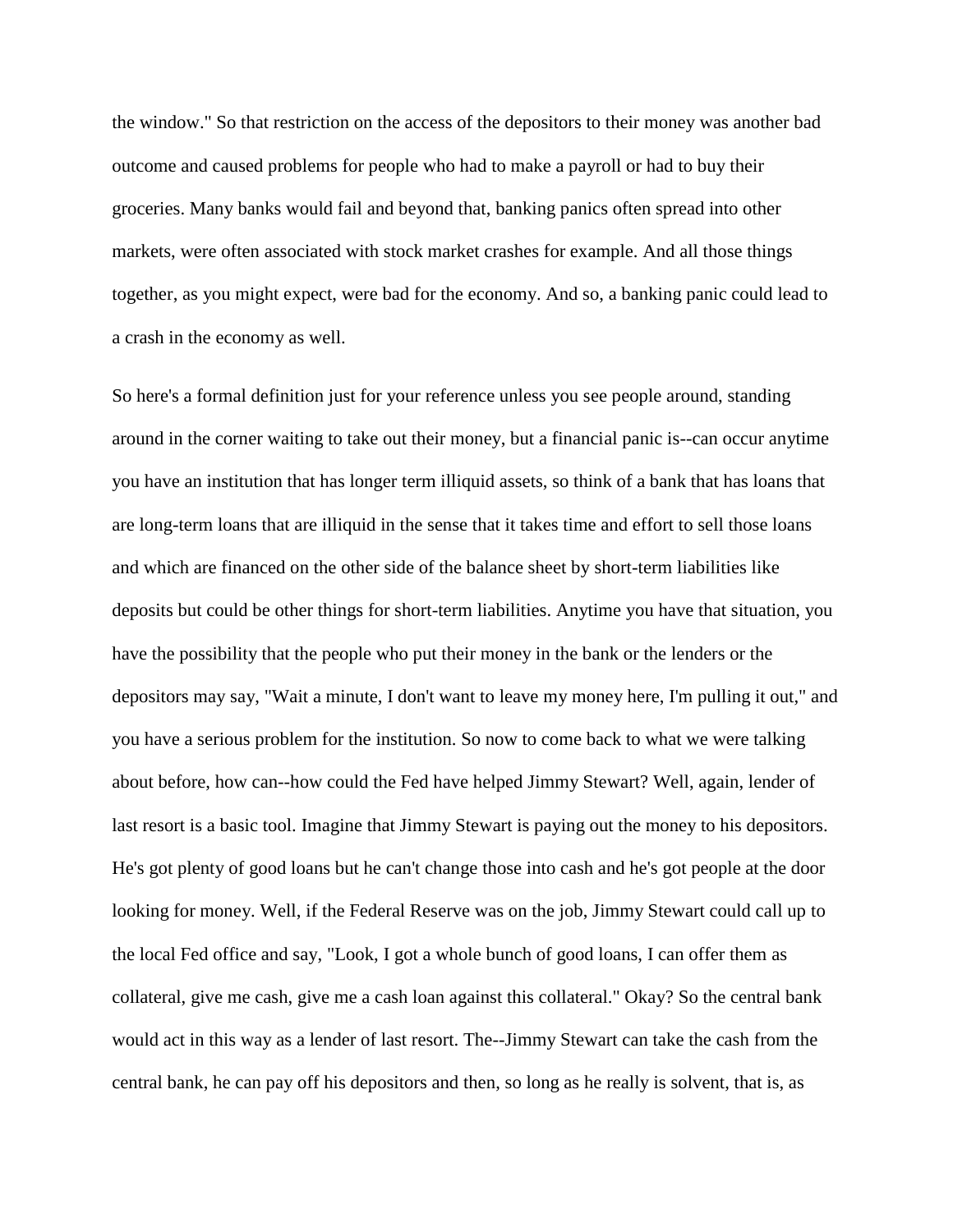long as his loans are really are good, the run will be quelled, will be stopped and the panic will come to an end. So by providing short-term loans, taking his collateral, the illiquid assets of the institution, central bank can put money into the system, pay off depositors, pay off short-term lenders, and calm the situation and end the panic. This was something that the Bank of England figured out very early. In fact, a very key person in the--in intellectual development here was a journalist named Walter Bagehot who thought a lot about banking, central banking policy. And he had a dictum which said that during a panic, central bank should lend freely, whoever comes to your door as long as they collateral, give them money, this is during a banking panic. Against good assets, to make sure that you get your money back, you need to have collateral and that collateral has to be good or it has to be discounted and they could lend half the value of the collateral, for example, and charge a penalty interest rate so that people don't just take advantage of the situation but rather they signal that they really need the money because they're willing to pay a slightly higher interest rate. So again, if you follow Bagehot's rule, you can stop financial panics. As a bank or other institution finds that it's losing its funding from depositors or other short-term lenders, it borrows from the central bank. The central bank provides cash loans against collateral. The company then pays off its depositors and again, things calm down. Without that source of funds, without that lender of last resort activity, many institutions would have to close their doors, they could go bankrupt. If they had to sell their assets at discount fire sale prices, that would also create problems because other banks would find the value of their assets are going down. And so, the panic through fear or through rumor or through declining asset values could spread throughout the banking system. So it's very important to get in there aggressively. As a central banker, provide that short-term liquidity and avoid the collapse or at least the serious stress on the system. So again, using the assets as collateral, banks borrow from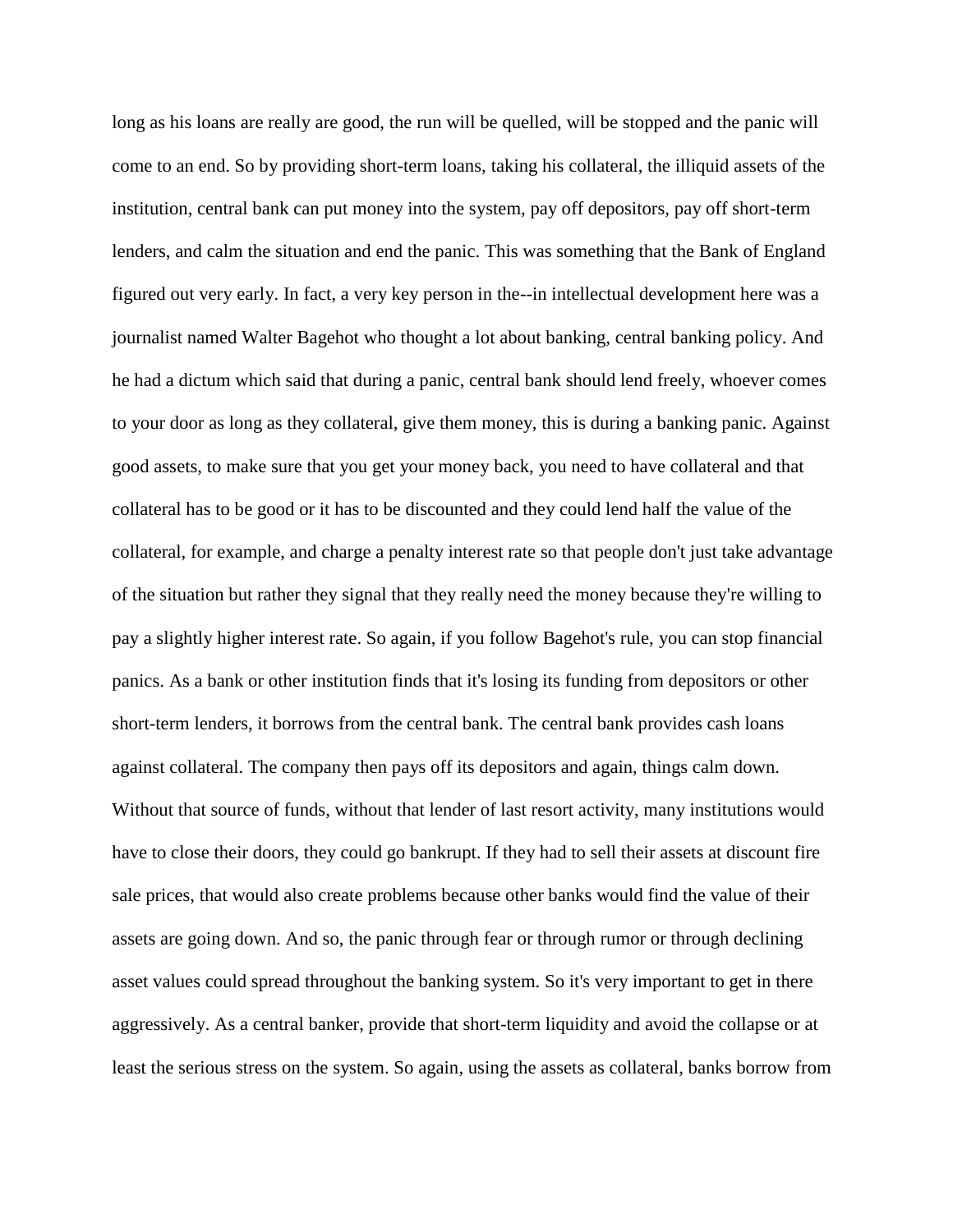the central bank. So that's a little bit of general theory about central banks and what they do. Again, their two broad functions are macroeconomic stability and financial stability. And they have tools on both sides of that equation. So let's talk a little bit about specifically the United States and the Federal Reserve. And what we'll find is that the Federal Reserve which was founded--the law was passed in 1913, it was founded eventually in 1914--we'll find that concerns on both sides of this equation motivated the decision of Congress and President Wilson to create the Federal Reserve. Let's talk first about financial stability in the United States. Now, after the Civil War and into the early 1900s, there was no Federal Reserve, there was no central bank. So any kind of financial stability functions that couldn't be done, say, by the Treasury had to be done privately. And there were some interesting examples of private attempts to create lender of last resort functions. So, for example--a very interesting example is the New York Clearing House. The New York Clearing House was a private institution, it was basically a club of ordinary commercial banks in New York City and it was called the Clearing House because initially, it was--it served as a place where banks could clear checks against each other. They came at the end of each day and they traded, you know, my checks against you and your checks against me and it was just a way of reducing the cost of managing checking. But as time evolved, clearing houses began to function a little bit like central banks. So, for example, if one bank came under a lot of pressure, the other banks might come together in the clearing house and lend money to that bank so it could pay its depositors. And so in that respect, they served as a lender of last resort. Another possibility was sometimes, the clearing houses would all agree that we're just going to shut down the banking system for a week, all banks, and then they would go look at the bank that was in trouble and evaluate its balance sheet and determine whether it was in fact a sound bank. If it was, it would reopen and normally, that would calm things down. So there was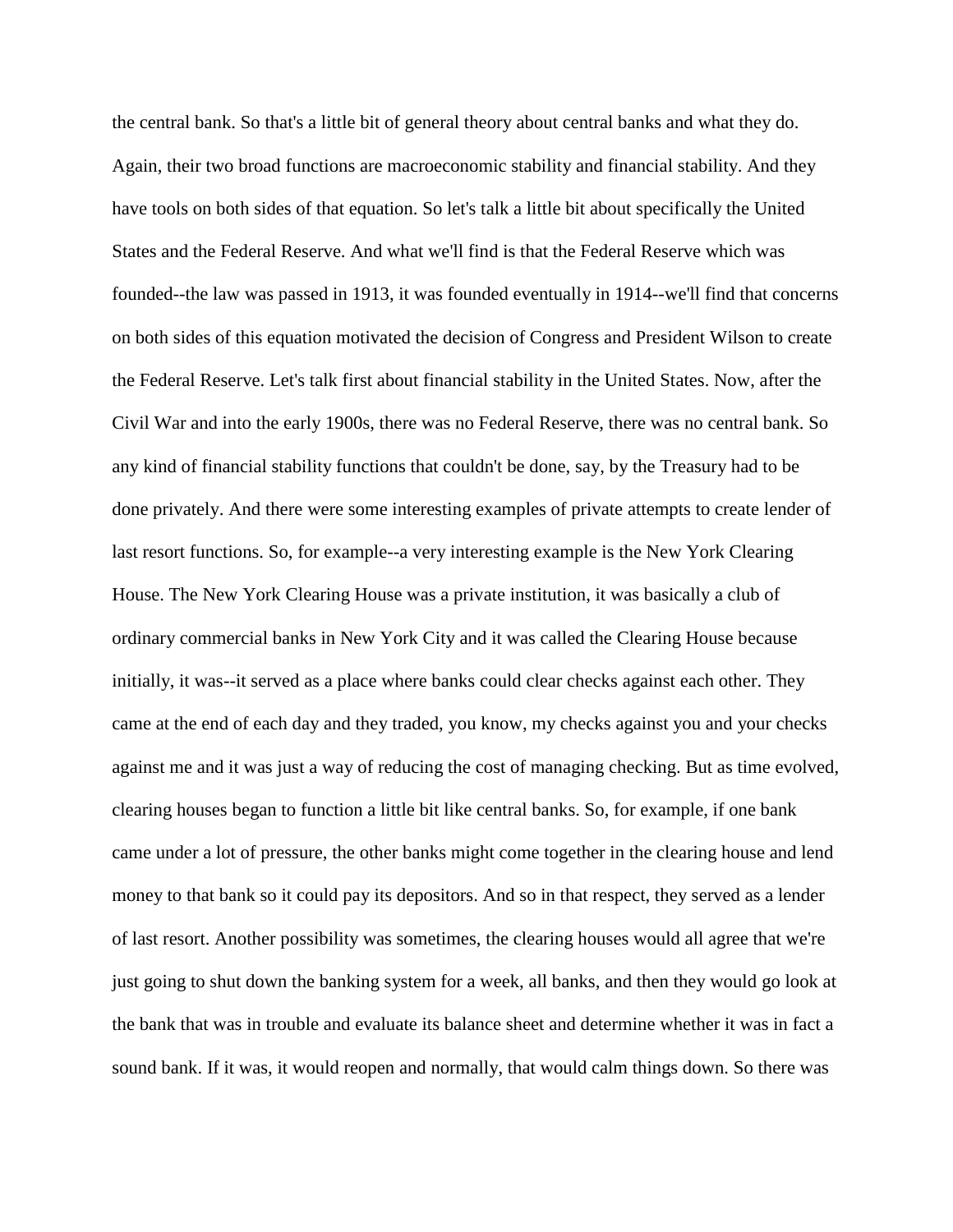some private activity to try to stabilize the banking system. However, in the end, these kinds of private arrangements were just not sufficient. They didn't have sufficient resources. They didn't have the credibility of an independent central bank. After all, people could always wonder whether the banks were acting in other than the public interest since they were all private institutions. And so, it was necessary for the United States to get a lender of last resort that could stop runs on illiquid but still solvent commercial banks. So this is not a hypothetical issue. Financial panics in the United States were a very big problem. So here's the period basically from the restoration of the gold standard after the Civil War in 1879 through the founding of the Federal Reserve. And the graph here shows the number of banks closing during each of these six major banking panics that occurred during that time in the United States. You can see in the very severe financial panic of 1893, more than 500 banks failed across the country. So that was a really big panic and it had significant consequences for the financial system and for the economy. Now, 1907 was also a pretty sharp financial crisis. The banks that failed were larger. And it was after that crisis that the Congress began to say, "Well, wait a minute, maybe we need to do something about this, maybe we need a central bank, a government agency that can address the problem of financial panics." So that process began, there was a very substantial amount of research done. A 23-volume study was prepared for the Congress about central banking practices and Congress moved deliberatively towards creating a central bank. Before the new central bank was established though, there was another serious financial panic in 1914. So as you can see, this really was a very serious problem for the U.S. economy. So financial stability concerns were a major reason why Congress decided to try to create a central bank in the beginning of the 20th century.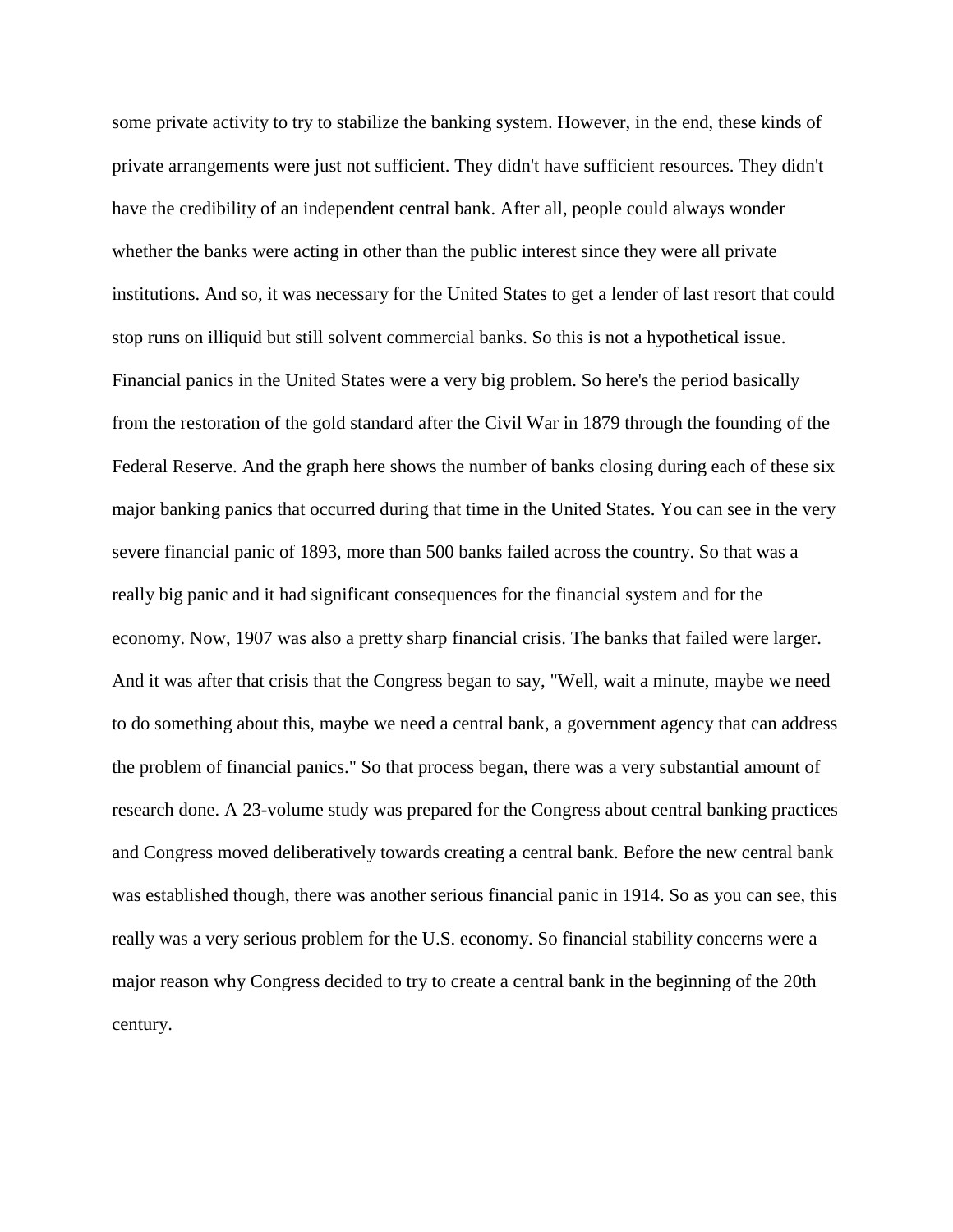But remember, the other major mission of central banks is economic stability, monetary and economic stability. Now, the monetary history of the United States is pretty complicated. I won't try to go through it all, but in the period after the Civil War towards until World War I and then really all the way into the '30s, the United States was on a gold standard. And as you probably know, a gold standard is at least a partial alternative to a central bank. Now, what is a gold standard? What a gold standard is is it's a monetary system in which the value of the currency is fixed in terms of gold. So for example, by law in the early 20th century, the price of gold was set at \$20 dollars and 67 cents an ounce. So there was a fixed relationship between the dollar and a certain weight of gold. And that in turn helped set the money supply; it helped set the price level in the economy. There were central banks that helped manage the gold standard, but to a significant extent, a true gold standard creates an automatic monetary system. Basically, money is tied to gold. Now, unfortunately, gold standards are far from perfect monetary systems. One small problem which is not on the slides but I'll just mention is that there's an awful big waste of resources. I mean, what you have to do to have a gold standard is you have to go to South Africa or some place and dig up tons of gold and move it to New York and put it in the basement of the Federal Reserve Bank in New York, and, that's a lot of effort and work and it's a, you know, it's a--Milton Friedman used to emphasize that that was a very serious cost of a gold standard that all this gold was being dug up and then put back into another hole. So there is some cost to having a gold standard. But there are some other more serious financial and economic concerns that practically experience showed were part of a gold standard. One of them was the effect of a gold standard on the money supply. Since the gold standard determines the money supply, there's not much scope for the central bank to use monetary policy just to stabilize the economy. And in particular, under a gold standard, typically the money supply goes up and interest rates go down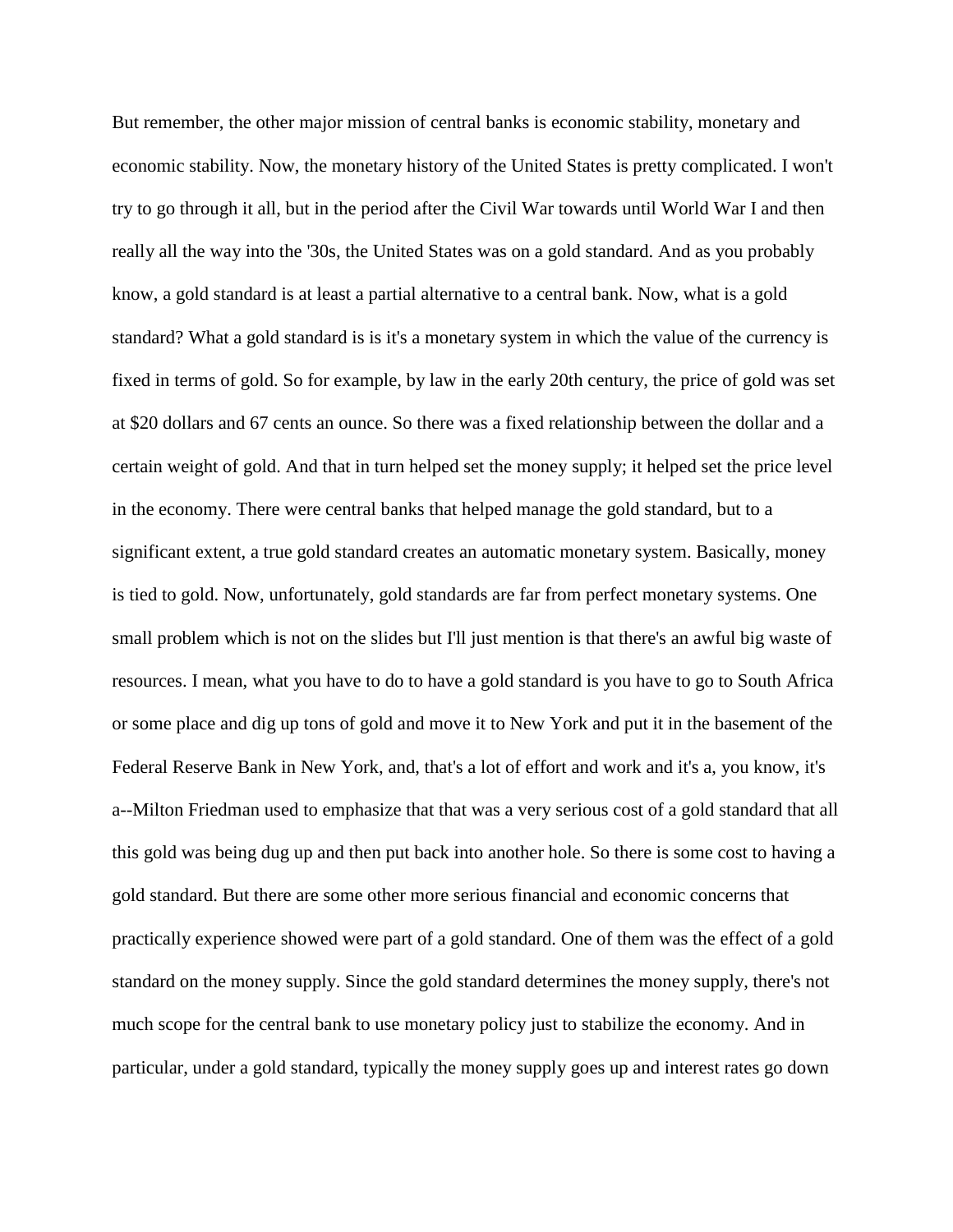in periods of strong economic activity. So that's the reverse of what a central bank would normally do today. So again, because you had a gold standard which tied the money supply to gold, there was no flexibility for the central bank to lower interest rates in recession or raise interest rates in an inflation. Now some people view that as a benefit of the gold standard, taking away the discretion from central banks and there's an argument for that, but it did have the implication that there was more volatility year-to-year in the economy under a gold standard, and there has been in modern times. So, for example, movements in output variability was much greater under the gold standard, and even year-to-year movements in inflation, the volatility was much greater under the gold standard. There are other concerns also with the gold standard. Now, one of the things that a gold standard does is it creates a system of fixed exchange rates between the currencies of countries that are on the gold standard. So for example, in 1900, the value of a dollar was about 20 dollars per ounce of gold. At the same time, the British set their gold standard in saying, roughly, roughly 4 pounds, 4 British pounds per ounce of gold. So 20 dollars equals 1 ounce of gold, 4 pounds equals 1 ounce of gold, so 20 dollars equals 4 pounds. So what that's saying is basically that a pound is 5 dollars. So essentially, if both countries are on the gold standard, the ratio of prices between the two exchange rates is fixed. There's no variability as we see today when the Euro can go up and the Euro can go down. Now, again, some people would argue that's beneficial, but there is at least one problem which is that if there are shocks or changes in the money supply in one country and perhaps even a bad set of policies, other countries that are tied to the currency of that country will also experience some of the effects of that.

So I'll give you a modern example. Today, as you probably know, China ties its currency to the dollar. It's become more flexible lately, but for a long time there's been a close relationship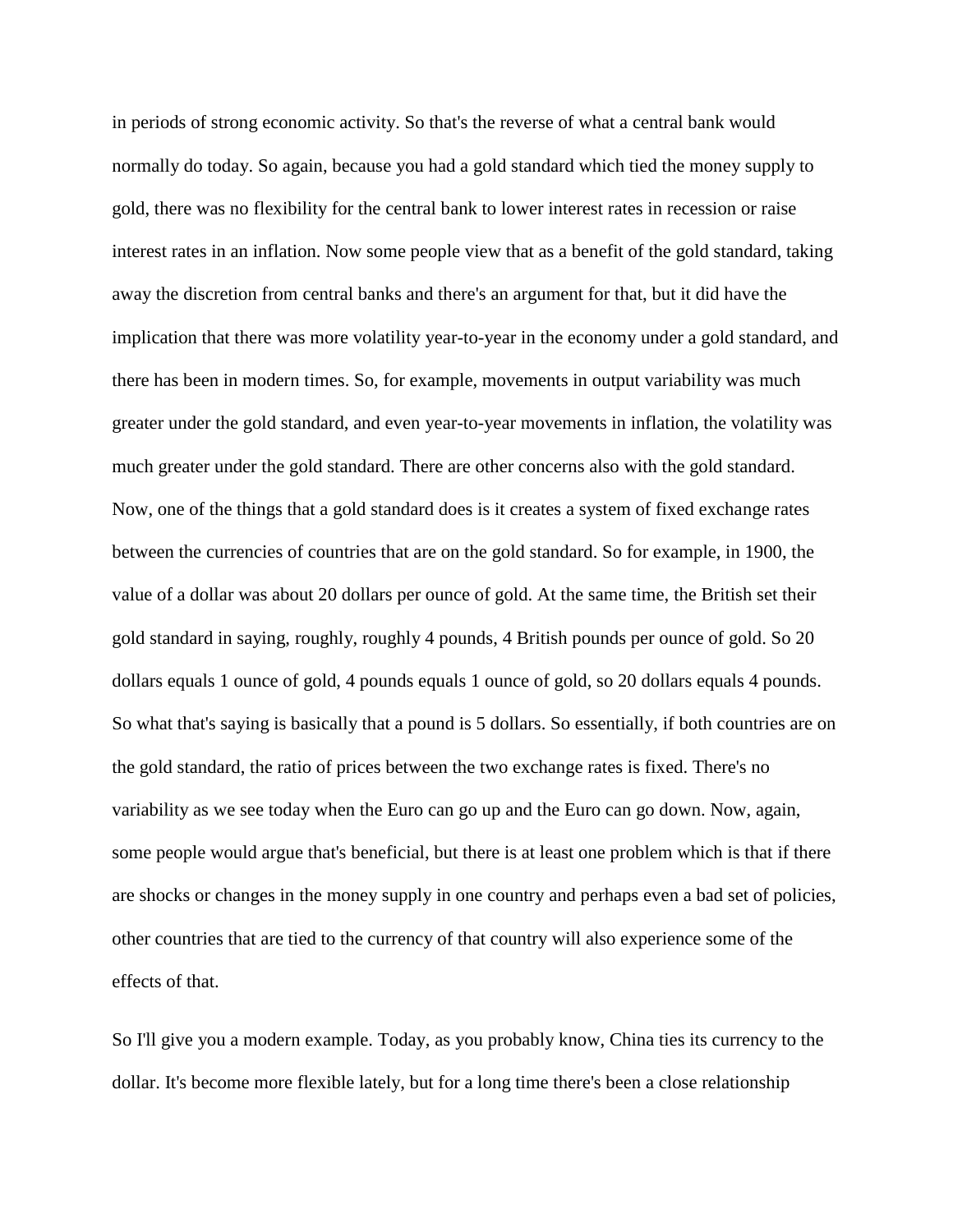between the Chinese currency and the U.S. dollar. Now what that means is that if the Fed lowers interest rates and stimulates the U.S. economy because, say, we're in a recession, that means also that essentially monetary policy becomes easier in China as well because interest rates have to be the same in different countries with essentially the same currency. And those low interest rates may not be appropriate for China, and as a result China may experience inflation because it's essentially tied to U.S. monetary policy. So fixed exchange rates between countries tend to transmit both good and bad policies between those countries and take away the independence that individual countries have to manage their own monetary policy.

Yet another issue with the gold standard has to do with speculative attack. Now normally, a central bank with a gold standard only keeps a fraction of the gold necessary to back the entire money supply. Indeed, the Bank of England was famous for keeping, as Keynes called it, a thin film of gold. The British Central Bank only kept a small amount of gold, and they relied on their credibility to stand by the gold standard under all circumstances to--so that nobody ever challenged them about that issue. But if for whatever reason, if markets lose confidence in your willingness and your commitment to maintaining that gold standard relationship, you can get a speculative attack. This is what happened in 1931 to the British. In 1931, for a lot of good reasons, speculators lost confidence that the British pound would stand gold, so just like a run on the bank, they all brought their pounds to the Bank of England and said, "Give me gold." And it didn't take very long before the Bank of England was out of gold cause they didn't have all the gold they needed to support the money supply and then, there was essentially--they've essentially had to leave the gold standard, so there was a lot of financial volatility created by this attack on the gold standard.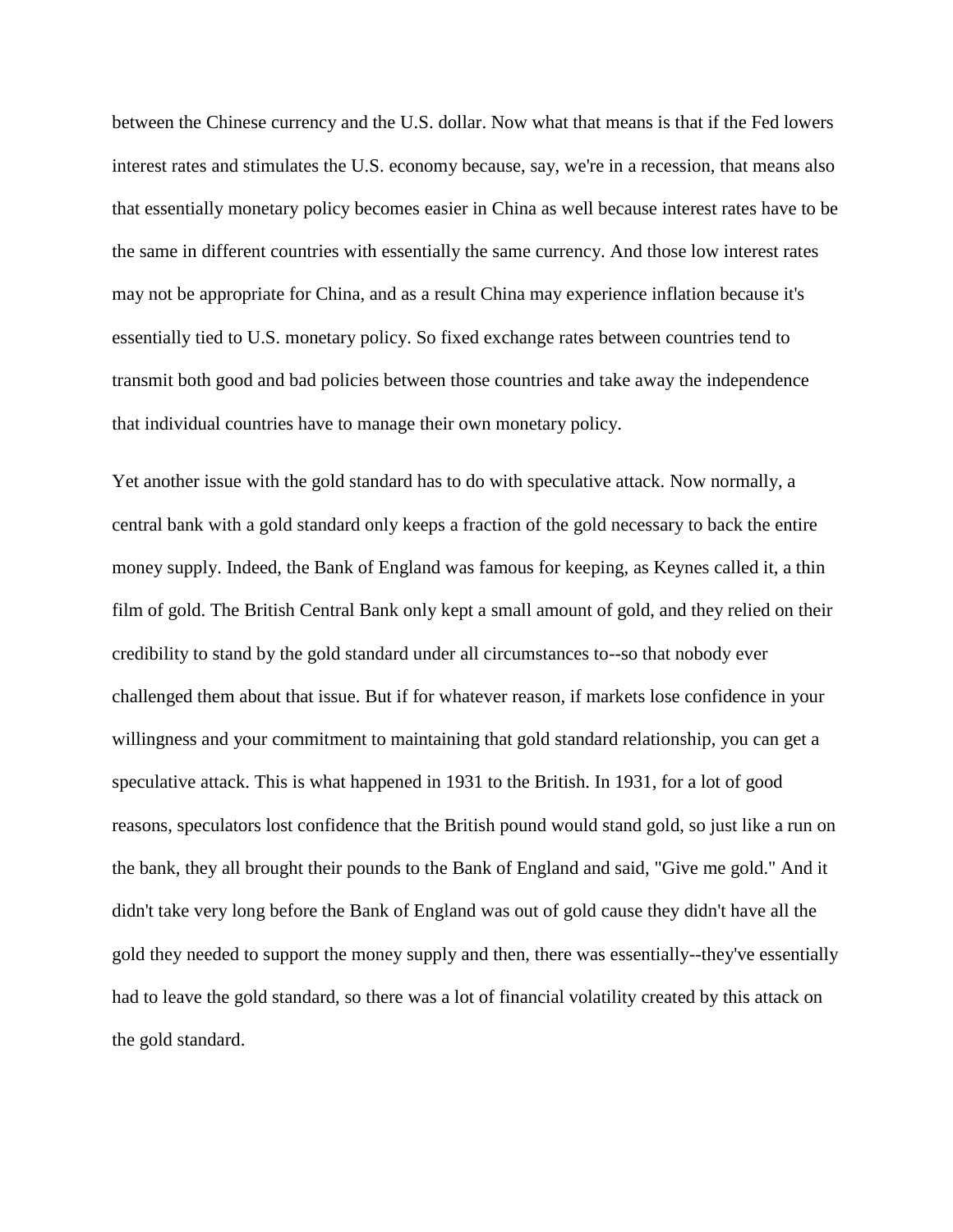There's a story told that a British official, Treasury official was taking a bath. An aid came running in saying, "We're off the gold standard, we're off the gold standard," and he said, "I didn't know we could do that." [Laughter] But they could, and they had to. They had no choice because there was a speculative attack on the pound. Moreover, and related to this, as we saw in the case of United States, gold standard had plenty of financial panics associated with it. So, financial stability was not always assured by the gold standard. And finally, just one last word on the gold standard, one of the strengths that people cite for the gold standard is that it creates a stable value for the currency. It creates a stable inflation, and that's true over very long periods. But over shorter periods, maybe up to 5 or 10 years, you can actually have a lot of inflation, rising prices, or deflation, falling prices, in a gold standard. And the reason is that in a gold standard, the amount of money in the economy varies according to things like gold strikes. So for example, if United States, if gold was discovered in California and the amount of gold in the economy goes up, that will cause an inflation, whereas if the economy is growing faster and there's a shortage of gold, that will cause a deflation. So over shorter periods of time, you frequently had both inflations and deflations. Over very long periods of time, decades, prices were quite stable.

Now this again was a very significant concern in the United States. Here's a famous figure who we can see was a very good public speaker. [Laughter] William Jennings Bryan, 3-time democratic candidate for president. In the latter part of the 19th century, there was a shortage of gold relative to economic growth, and since there wasn't enough gold in some sense, money supply was shrinking relative to the economy, the U.S. economy was experiencing a deflation, that is, prices were gradually falling over this period. Now this caused some problems, and the people who were most concerned about it were farmers and other agriculture-related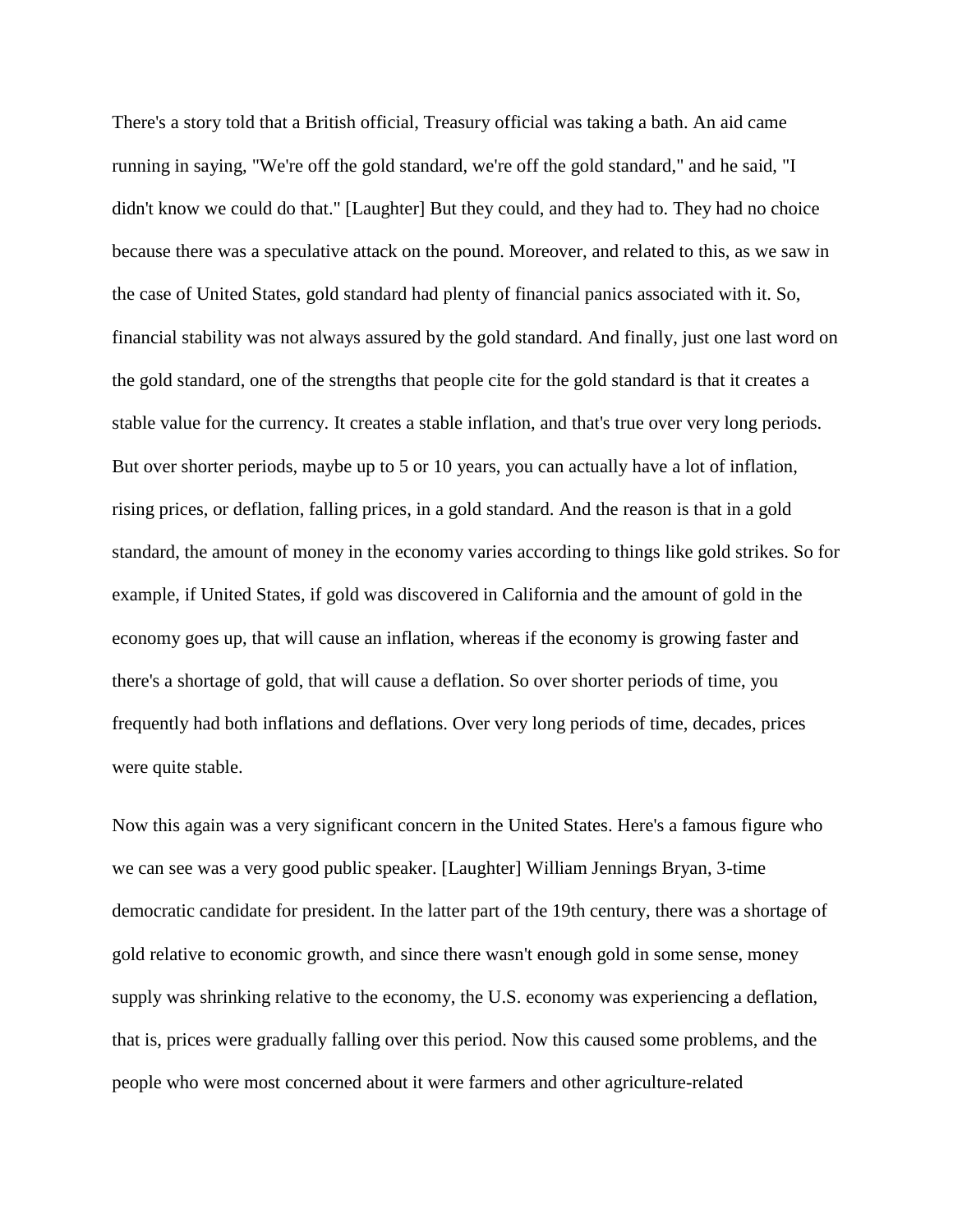occupations. Think about this for a moment. If you're a farmer in Kansas and you have a mortgage with the bank and that mortgage requires, say, a fixed payment of \$20 dollars each month, that amount of money you have to pay is fixed. But how do you pay that, you pay it by growing your crops and selling the crops in market. Now if you have a deflation going on, that means that the prices of your corn or your cotton, or your grain is falling over time, but your payment to the bank stays the same. So a deflation created a grinding pressure on farmers as they saw the prices of their products going down, and as their debt payments remained unchanged. And so, farmers were squeezed by this decline in their crop prices, and they recognized that this deflation was not an accident. The deflation was being caused by the gold standard. And so William Jennings Bryan ran for president, and his principal, his principal platform, principal plank in his platform, was the need to modify the gold standard. In particular, he wanted to add silver to the metallic system so that there would be more money in circulation and more inflation. But he spoke about this in the usual, very eloquent way of 19th century orators. He said, "You shall not press down upon the brow of labor this crown of thorns, you shall not crucify mankind upon a cross of gold." And again, what he was trying to say is that the gold standard is killing honest, hardworking farmers who are trying to make their payments to the bank and find the price of their crops going down over time. So the gold standard also created problems and again was a motivation for the founding of the Federal Reserve. In 1913, finally after all the study, Congress passed the Federal Reserve Act which established the Federal Reserve which opened in 1914. Now there's a picture which hangs in the Fed of President Woodrow Wilson signing the Federal Reserve Act in 1914. President Wilson viewed this as his primary most important domestic accomplishment in his first--in his term. So again, why did they want a central bank? The Federal Reserve Act called on the newly established Fed to do two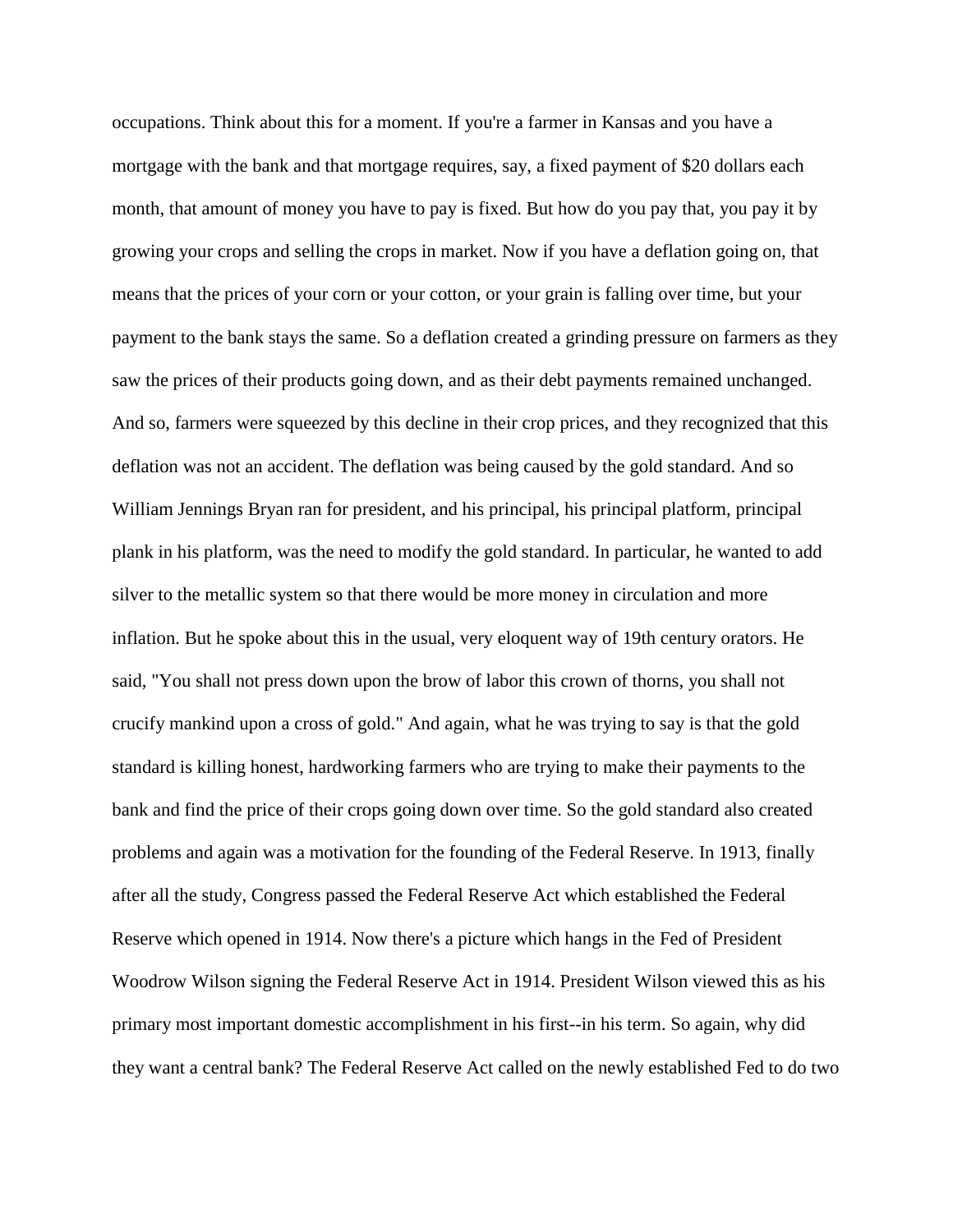things. First, to serve as a lender of last resort and to try to mitigate the panics that banks were experiencing every few years, and secondly to manage the gold standard that is to take the sharp edges off the gold standard to avoid sharp swings in interest rates and other macroeconomic variables. So that was the objective of the Federal Reserve. Now interestingly, the Fed was not the first attempt by Congress to create a central bank. There have been two previous attempts, one of them suggested by Alexander Hamilton, and the second somewhat later in the 19th century. In both cases, Congress let the central bank die and basically the problem was that there was a lot of disagreement between what would today we would call Main Street and Wall Street. The folks on Main Street could include farmers, for example, feared that the central bank would be mainly an instrument of the moneyed interests in New York and Philadelphia and would not represent the entire country, would not be a national central bank, and both the first and the second attempts at creating a central bank failed for that reason. So Woodrow Wilson had I think a better idea and he tried a different approach, and what he did was, is he created not just a single central bank say in Washington, but he created 12 Federal Reserve banks located at major cities across the country. And so the picture shows the 12 Federal Reserve districts that we still have today, and each one has a Federal Reserve Bank in it, and then a Board of Governors which oversees the whole system is in Washington, D.C. Notice, by the way, how many of the little black dots are to the right. In 1914 most of the economic activity in United States was in the eastern part of the country. Now, of course it's much more even but the reserve banks are in the same locations as they were in 1914. But anyway, the point here, the value of this structure was again creating a central bank where everybody, all parts of the country, would have a voice and where information about all aspects of our national economy would be heard in Washington, and that is in fact still the case. When the Fed makes monetary policy, it takes into account the views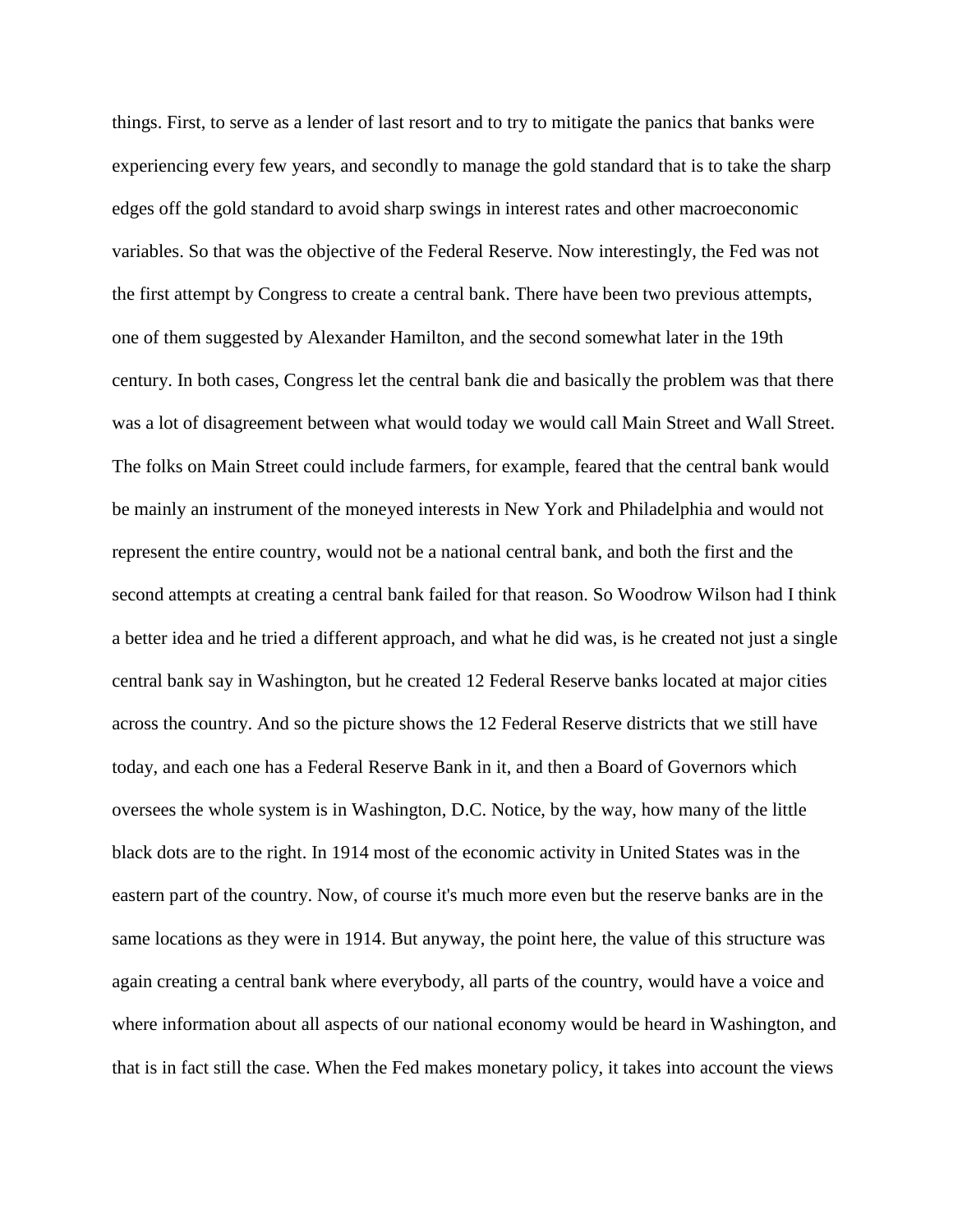of the Federal Reserve banks around the country and therefore we have a national approach to making policy.

So the Fed was established in 1914 and for a while life was not too bad. The Roaring Twenties, the 1920s, this is called the Charleston, I think, Life Magazine, you never heard of that, but it was a very famous magazine for a long time. Anyway the 1920s, the so-called Roaring Twenties was a period of great prosperity in the United States. The U.S. was an absolutely dominant economy in the world at that time because most of Europe was still in ruins from World War I. There were lots of new inventions. People gathered around the radio and automobiles became much more available. And so there were a lot of new consumer durables and just a lot of economic growth during the '20s. So that was a, again a period of prosperity, particularly in United States and the Fed had some time to sort of get its feet wet and establish its procedures. Unfortunately in 1929, the world was hit by the first great challenge to the Federal Reserve into- also all U.S. economic policy makers, which was the Great Depression. As I'm sure you know, the U.S. stock market crashed in October 29th, and what you may not know is that the financial crisis of the Great Depression was not just the U.S. phenomenon, it was global. Large financial institutions collapsed in Europe and other parts of the world. Perhaps the most damaging financial collapse was of the large Austrian Bank called the Credit-Anstalt that collapsed in 1931 and brought down with it many other banks in Europe. So it was a global--a global phenomenon. And as you know, of course, the economy contracted very sharply and the depression lasted for an incredibly--it seems like an incredibly long time from 1929 and it only ended when the United States entered the war after Pearl Harbor in 1941. So here are a few facts about the depression. I think it's important to understand how deep and severe this episode was. Here's the stock market, and you can see the straight line at the left, a vertical line showing October 1929, a very sharp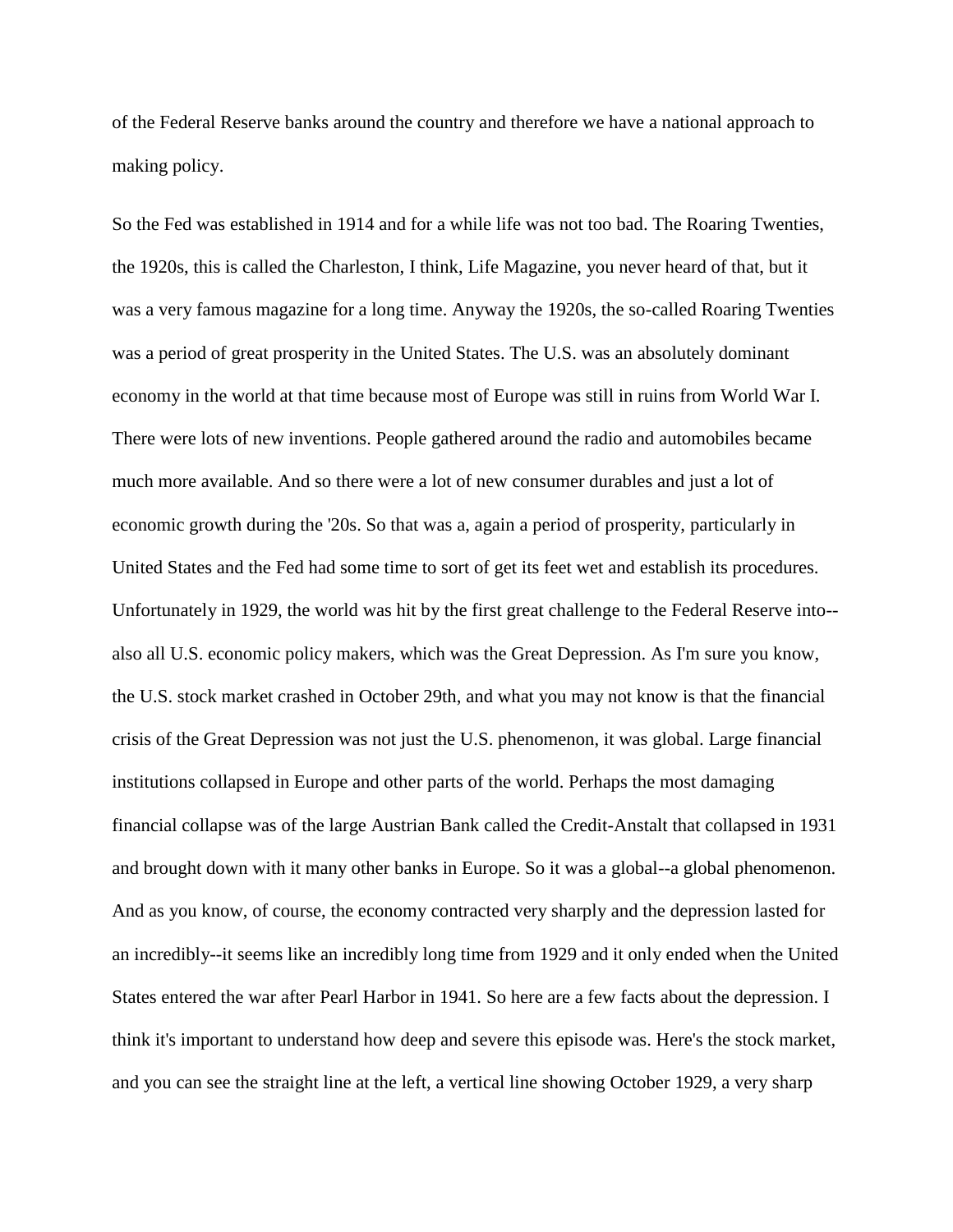decline in stock prices unsurprisingly. This was the crash that was made famous by many writers including John Kenneth Galbraith and others who told colorful stories about brokers jumping out of windows and all of those things. But what I want you to take from this picture is that the crash of '29 was only the first step in what was a much more serious decline. You see how the stock prices kept falling and by mid-1932, stock prices had fallen an incredible 85 percent from their peak. So this was much worse than just a couple of bad days in the stock market. The real economy, the non-financial economy also suffered very greatly. The left-hand picture shows growth in real GDP. And so if it's a--if the bar is--going pointing up, it's a growth period. If it's pointing down, it's a contraction period. So in 1929, the economy grew by more than 5 percent and was still growing very substantially. But you can see that from 1930 to 1933, the economy contracted by very large amounts every year. So it was an enormous contraction of GDP close to the third overall, between 1929 and 1933. At the same time, the economy was experiencing deflation. Deflation is falling prices. And as you can see from the right picture, in 1931 and 1932, prices fell by about 10 percent. So if you were a farmer who had a trouble in the late 19th century, imagine what's happening to you in 1932 when crop prices are dropping by half or more and you still have the same payment to the bank for your mortgage. As the economy contracted, unemployment soared. We did not have the same survey of individual households in the 1930s that we have today, and so these numbers are estimated, they're not precise numbers. But as best we can tell, at its peak, unemployment came close to 25 percent in the early 1930s. And you can see that the light blue line is the recession period. Even at the end of the '30s before the war changed everything, unemployment was still around 13 percent. So unemployment grows tremendously. Bank failures, as you might guess, with all that was going wrong in the economy, a lot of depositors ran on their banks. The picture on the right, the graph on the right shows the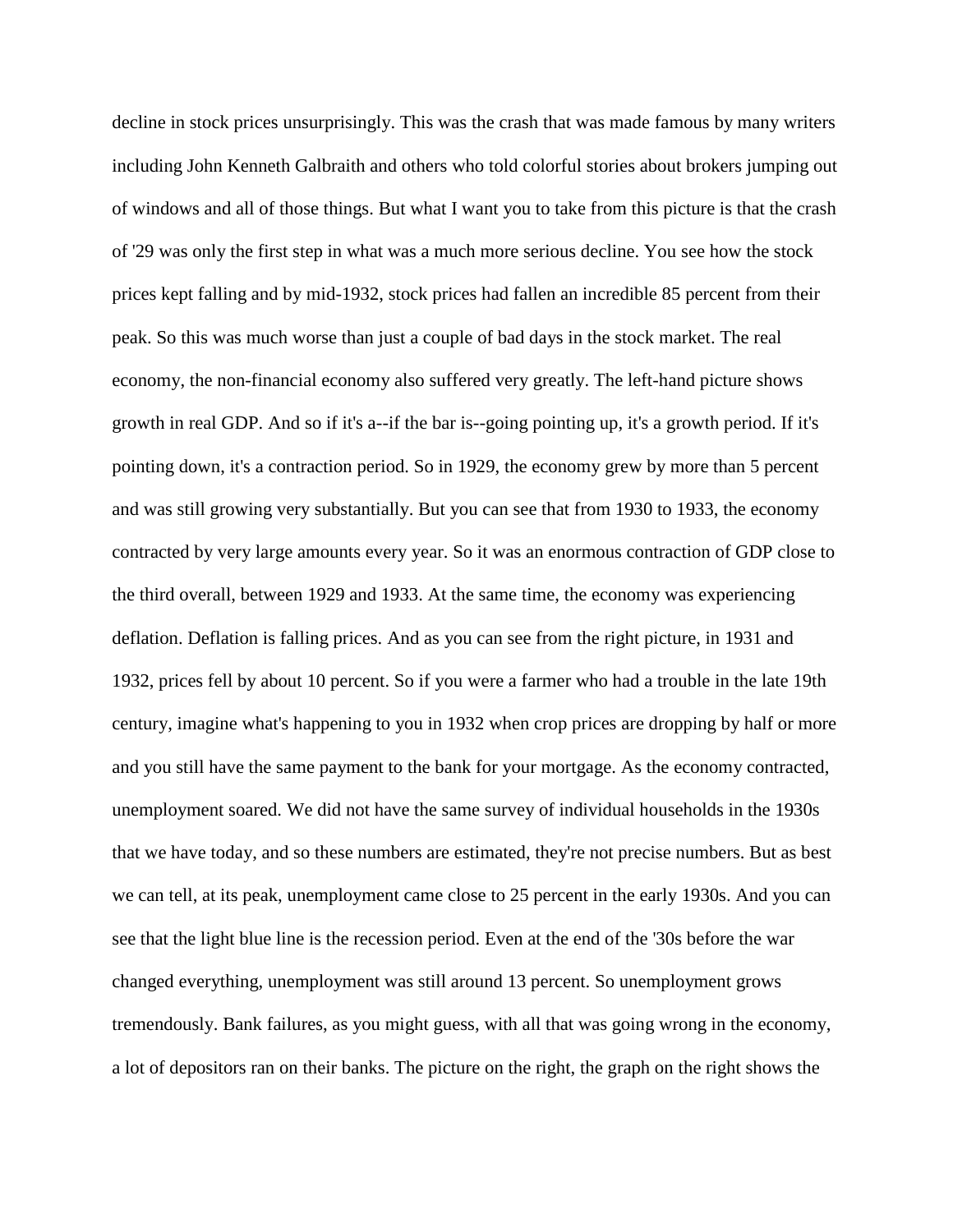number of bank failures in each year, and you can see an enormous spike in the early '30s in number of failures.

What caused this colossal calamity, which again I would reiterate, was not just a U.S. problem, but a global problem. One country in fact that had a worst depression than the United States was Germany, and that led probably more or less directly to the election of Hitler in 1933. So why would--why was there--what happened? What caused the Great Depression? This is a tremendously important subject and has received a lot of attention as you might imagine from economic historians. And as often as the case for very large events, there were many different causes. I mentioned a few here, the repercussions of World War I, problems with the international gold standard, which was being reconstructed but with a lot of problems after World War I, the famous bubble in stock prices in the late 1920s and the financial panic that spread through the world. So there were a number of factors that created the depression. But the ones that I want to focus on here--let me say one more word before turning on. Part of the problem was intellectual, rather than policy per se. At the time of the 1930s, there was a lot of support for a--approach or thinking about the economy called the liquidationist theory. And the idea behind it was the 1920s was too good a time. The economy expanded too fast. There were- there was too much growth. There was too much credit extended. Stock prices went too high. So what you need when you have a period of excess is a period of deflation, a period where all the excesses are squeezed out. So there was a point of view which said that the depression is unfortunate, but it's kind of necessary. We've got to squeeze out all of the excesses that accumulated in the economy in the 1920s. And there's a famous statement by Andrew Mellon who was Hoover's Secretary of the Treasury, "liquidate labor, liquidate stocks, liquidate the farmers, liquidate real estate," sounds pretty heartless and I think it was, but what he was trying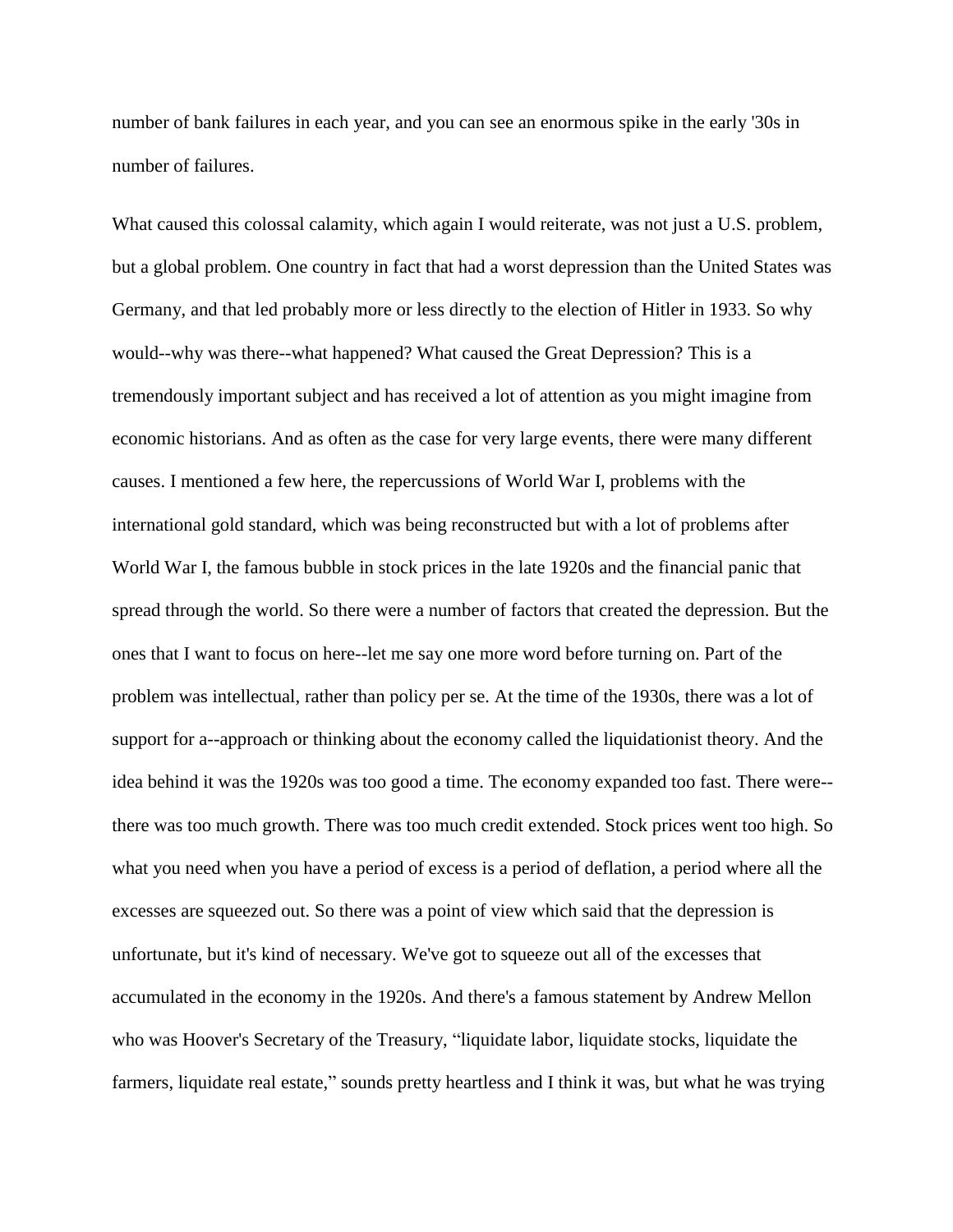to convey here was that we've got to get rid of all of the excesses of the '20s and bring the country back to a more fundamental sound economy.

Alright, so, what I wanted to get into here in the last few minutes is what was the Fed doing during this period? Unfortunately, the Fed met its first great challenge in the Great Depression and it failed, both on the monetary policy side and on the financial stability side. On a monetary policy side, basic bottom line here is that the Fed did not ease monetary policy the way--the way you would expect it to in a period of deep recession for a variety of reasons because it wanted to stop the stock market speculation, because it wanted to maintain the gold standard, because it believes in the liquidationist theory. For a variety of reasons, the Fed did not ease monetary policy, or at least not very much. And so we didn't get the offset to the decline that monetary policy could have provided. And indeed, what we saw was the sharply falling prices, I mean I think, you can argue about causes of the decline and output in employment, but when you see 10 percent declines in the price level, you know monetary policy is much too tight. So the deflation was in fact an important part of the problem because again, it bankrupted farmers and others who relied on to sale products to pay fixed debts. To make things even worse, as I mentioned before, if you have a gold standard, then you have fixed exchange rates. So the Fed's policies were essentially transmitted to other countries which also essentially therefore came under excessively tight monetary policy and that also contributed to the collapse. Now again, as I mentioned, one reason why the Fed kept money tight was because it was worried about a speculative attack on the dollar. Remember in 1931, the British had faced that situation. The Fed was worried that there would be a similar attack that would drive the dollar off gold. So to preserve the gold standard, they raised interest rates rather than lower them. They argued by keeping interest rates high, that would make U.S. investments attractive and prevent money from flowing out of the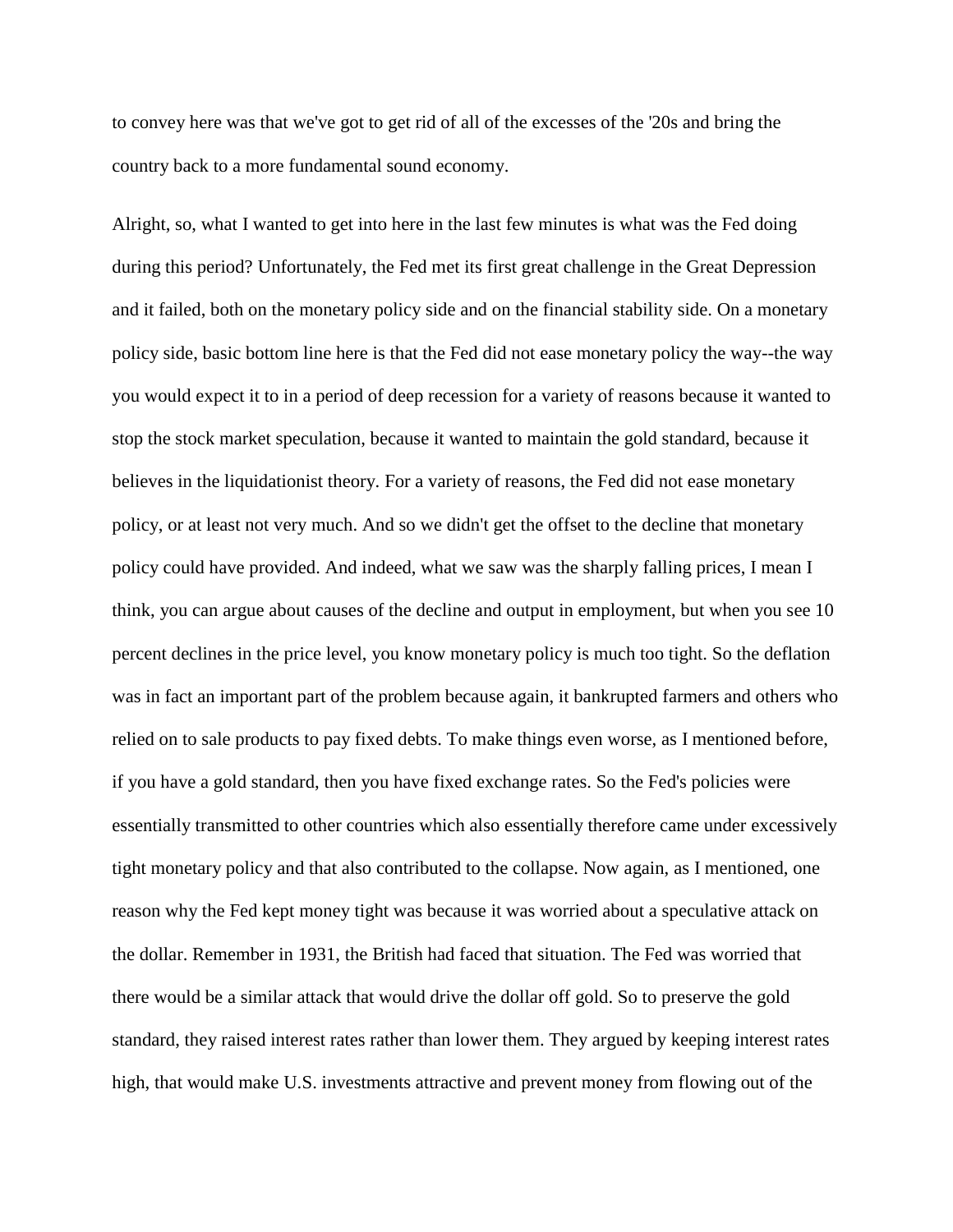United States. But again, that was a wrong thing to do relative to what the economy needed. In 1933, Franklin Roosevelt abandoned the gold standard and suddenly, monetary policy became much less tight and there was a very powerful rebound in the economy in '33 and '34. The other part of the Fed's responsibilities of course is to be lender of last resort. And once again, the Fed did not read its mandate. It responded inadequately to the bank runs, allowing essentially this tremendous decline in the banking system as many banks failed. And as a result, bank failures swept the country. As I mentioned before, very large fraction of the nation's banks failed, almost 10,000 banks failed in the '30s. And that continued until deposit insurance was created in 1934. Now, why did the Fed not more aggressively be lender of last resort? Why didn't it lend to these failing banks? Well, in some cases, the banks were really insolvent. There wasn't much could be done. They had made loans in agricultural areas and their loans were all going bad because of the crisis in the agricultural sector. But part of it was the Fed appeared, at least to some extent, to agree with the liquidationist theory which said that there is too much credit, you know, that we're overbanked. Let the system contract, that's really the healthy thing, but that was unfortunately not the right prescription.

Now of course in '33, Franklin Roosevelt came into power. Roosevelt had a mandate to do something about the depression. He took a variety of different actions. He was very experimental. Some of those actions were quite unsuccessful. For example, something called the National Recovery Act required--tried to fight deflation by requiring firms to keep their prices high. But that's--that wasn't going to help without a bigger money supply. So a lot of things that Roosevelt did didn't work so well, but he did 2 things which I would argue did a lot to offset the mistakes, the problems that the Fed created. The first was in 1934, the establishment of deposit insurance, the FDIC. Now, if you were a--ordinary depositor in a bank and the bank failed, you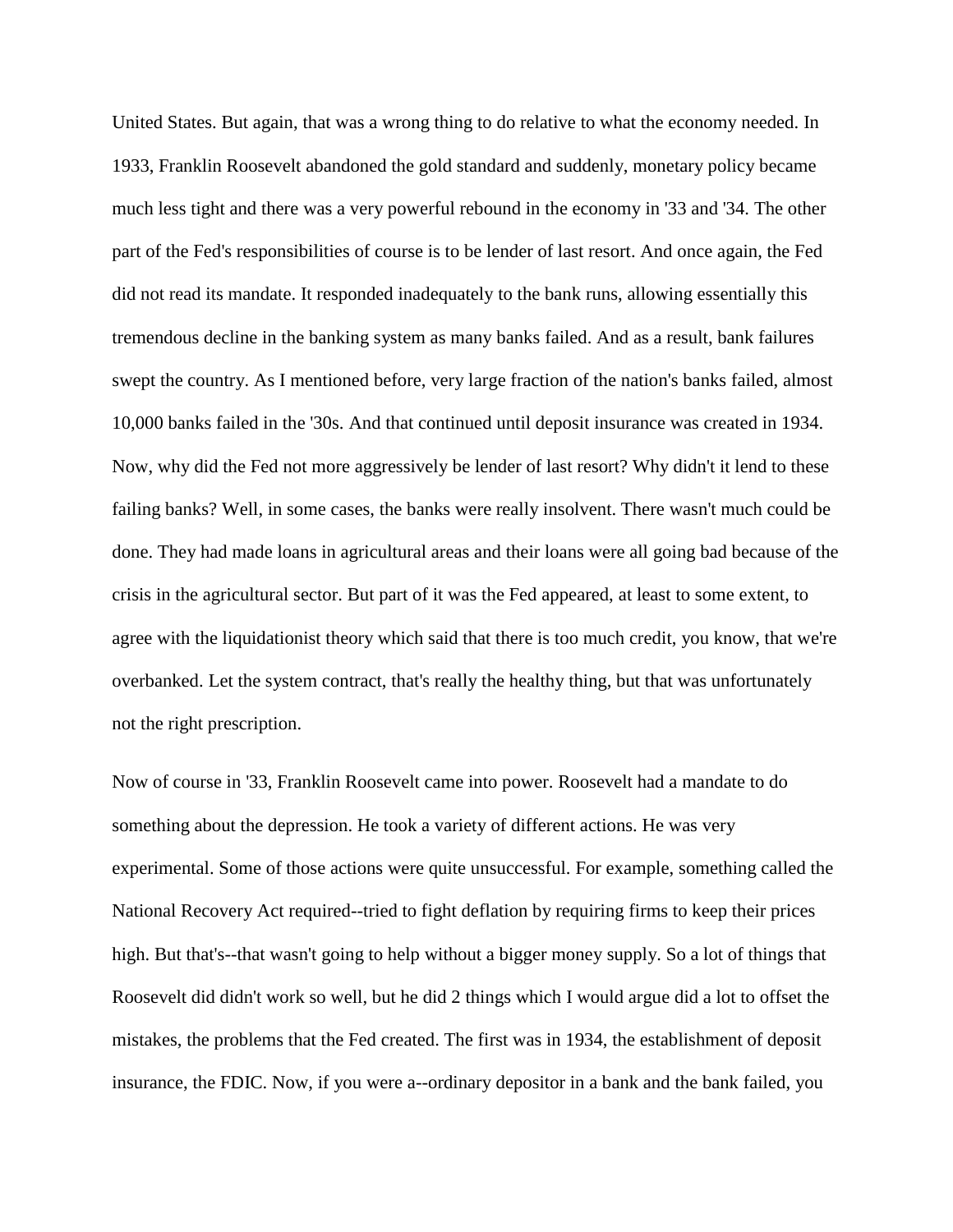still got your money back and therefore there was no--there was no incentive to run on the banks. And in fact, once the deposit insurance was established, there were essentially, we went from literally thousands of banks failures to zero. It was an incredibly effective policy. The other thing that FDR did, although it would--he took a lot of smoke while he was doing it, but basically, he abandoned the gold standard. And by abandoning the gold standard, he allowed monetary policy to be released and allowed expansion of the money supply which ended the deflation and led to a powerful short term rebound in '33 and '34. So the two most successful things that Roosevelt did were essentially offsetting the problems that the Fed created or at least exacerbated by not fulfilling its responsibilities. So, what are the policy lessons? It was a global depression, had many causes, the whole story requires you to look at the whole international system. But policy errors in United States, as well as abroad, did play an important role. And in particular as I said, the Federal Reserve failed in this first challenge in both parts of its mission. It did not use monetary policy aggressively to prevent deflation and the collapse in the economy, so it failed in its economic stability function. And it didn't adequately perform its function as lender of last resort allowing many bank failures and a resulting contraction in credit and also with the money supply. So, in that respect, again, the Fed did not fulfill its intended mission. So these are key lessons and we want to keep these in mind as we consider how the Fed responded to the 2008, 2009 financial crisis, which we'll be getting to the beginning of next time and then in great detail next week. So next time, on Thursday, we'll review developments in central banking after World War II, but we'll spend plenty of time next time and then lead up to the crisis of 2008, 2009, and we'll begin to see how the history of central banking explains how the Federal Reserve responded to this most recent and severe crisis. Okay, I'd be happy now to take questions on the lecture. Yeah, Michael.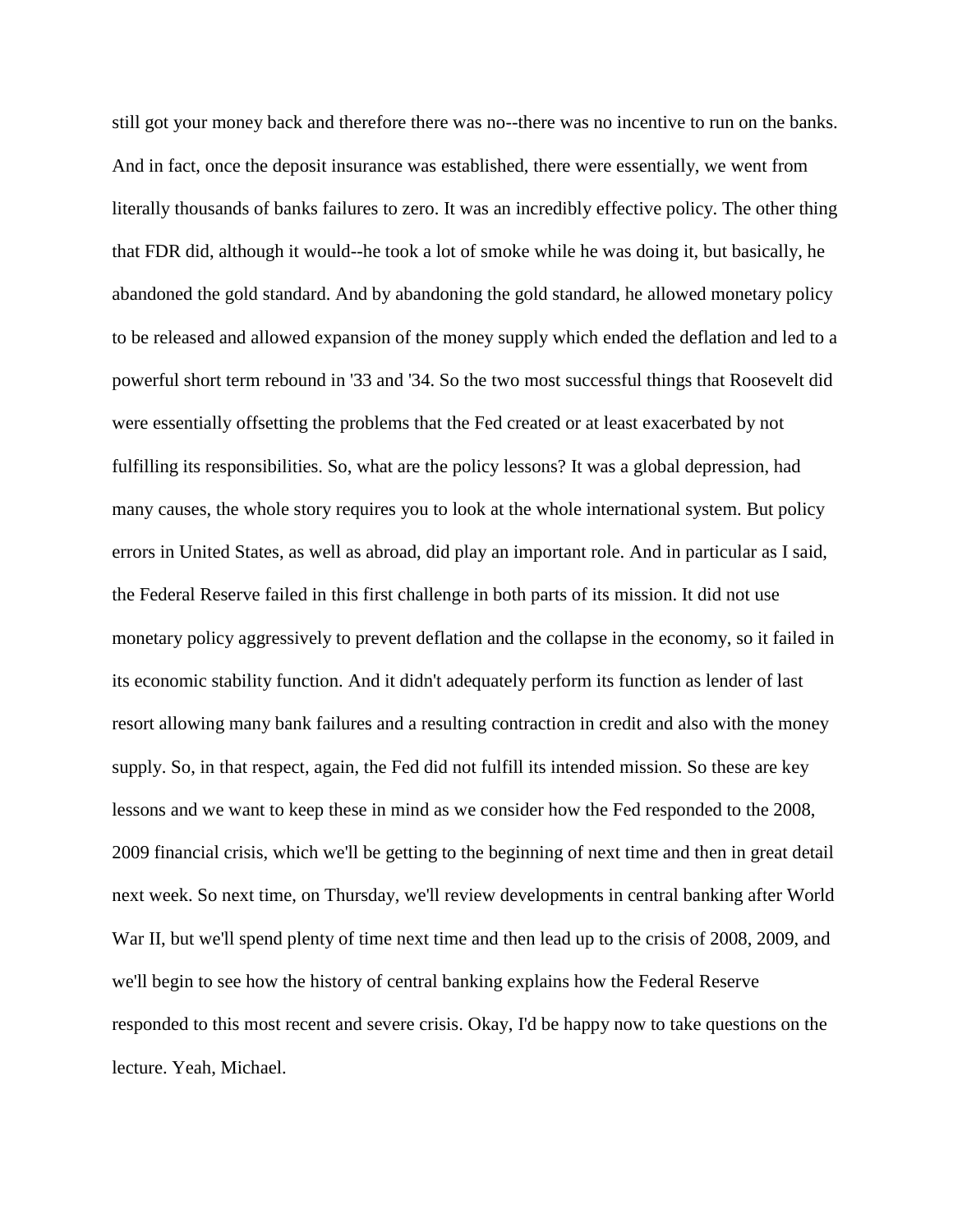[ Pause ]

Student: You mentioned the tightening of monetary policy in 1928 and 1929 to stem the stock market speculation. Do you think that Federal Reserve should have taken different actions to stem the speculation like increasing margin requirements or was it wrong for them to take any action at all against the bubble?

Chairman Bernanke: That's--that's a good question. What the Fed did--well, I think the mistake they made--they were very concerned about the stock market and they believed that it was excessively priced and there was evidence for that. But what they did was they attacked it solely by raising interest rates without attention to the effect in the economy. So by raising interest rates, they wanted to bring down the stock market and they succeeded [laughs] of course. But the side effect of it was it also had major impacts on the economy as well. So, I think, yeah, I think that what we've learned about asset price bubbles, they are dangerous and we want to address them if possible but when you can address them through financial regulatory approaches, that's usually a more pinpoint approach than just raising interest rates for everything. So margin requirements are at least looking at the variety of practices. You know, there were a lot of very risky practices by brokers, you know, it was the equivalent of day traders. You know, every paper boy had a tip for you and there weren't very many checks and balances on trading and on who can make a trade and what margin requirements were, et cetera. So it's a good question. I think that the first line of attack should have been more focused on bank lending on financial regulation and on the functioning of the exchanges.

Wayne [phonetic], come take the--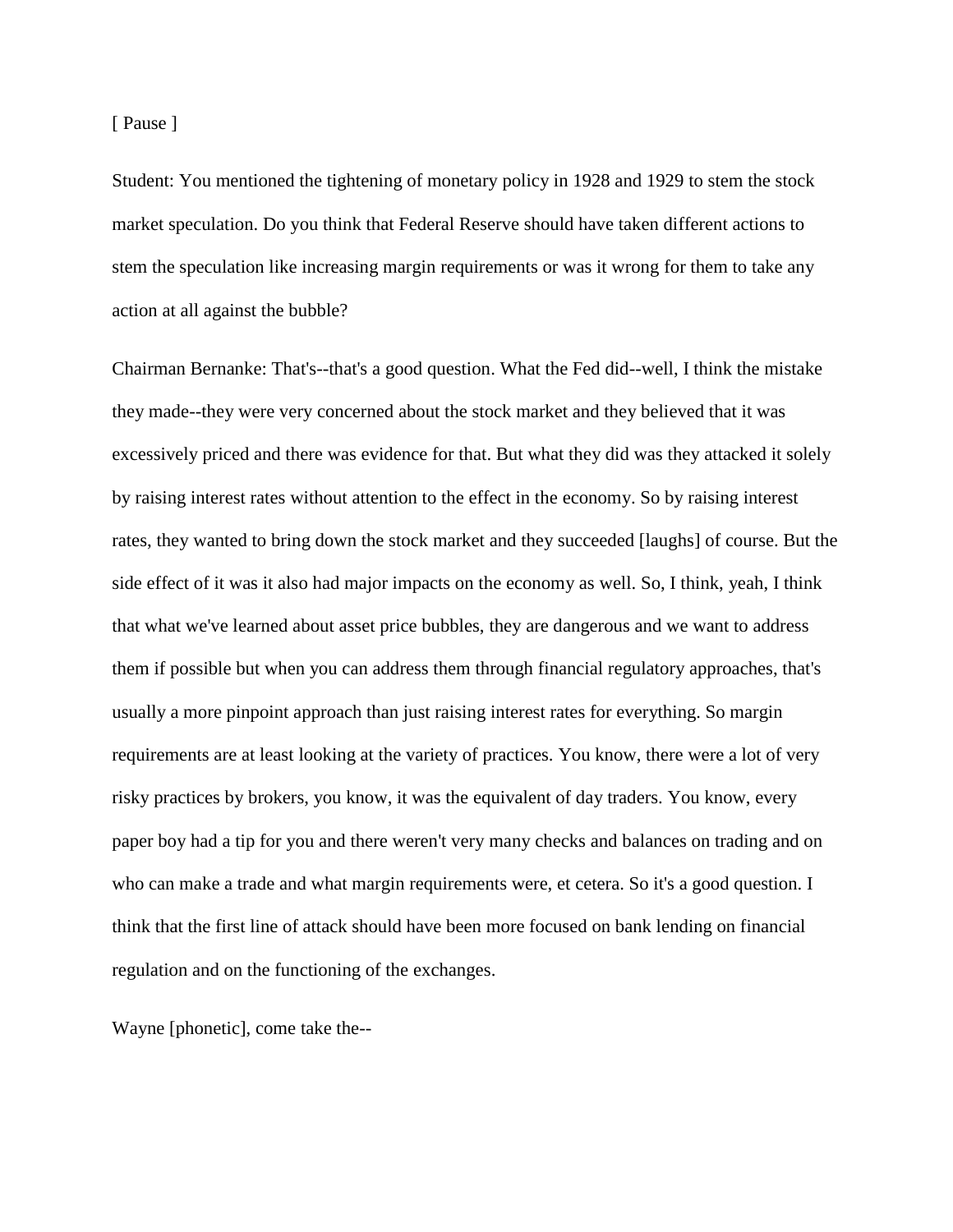Student: I have a question on the gold standard. Given everything that we know about monetary policy now and about the modern economy, why is there still an argument--some argument, for returning to the gold standard, and is it even possible?

Chairman Bernanke: So the argument I think has two parts. One is the desire to maintain "the value of the dollar." I mean basically it's a desire to have very long run price stability. So, the argument is that paper money is inherently inflationary, so we have a gold standard tool, you won't have deflation. And as I said, that's true to some extent over long periods of time. But from a year to year basis, it's not true and so looking at history is helpful there. The other reason, I think that gold standard advocates want to see return to gold, is that it removes discretion, it doesn't allow the Central Bank to respond with monetary policy, for example to booms and busts, and the advocates of the gold standard say it's better not to give that flexibility to a central bank. So those are basically the arguments. I think though that the gold standard would not be feasible for both practical reasons and policy reasons. On the practical side, it is just a simple fact there is not enough gold to meet the needs of a global gold standard and achieving that much gold would be very expensive, cost a lot of resources. But more fundamentally than that is that the world was changed, so the reason the Bank of England could maintain the gold standard even though it had very small number, amount of gold reserves was that everybody knew that they were going to--their first, second, third and fourth priority was staying on gold and that they had no interest in any other policy objective. But once there was concern that Bank of England might--you know, might not be fully committed, then there was a speculative attack that drove him off gold. Now, economic historians argue that after World War I, after World War I, the labor movements became much stronger and there was a lot more concern about unemployment. Before the 19th century, people don't even measure unemployment and after the World War I,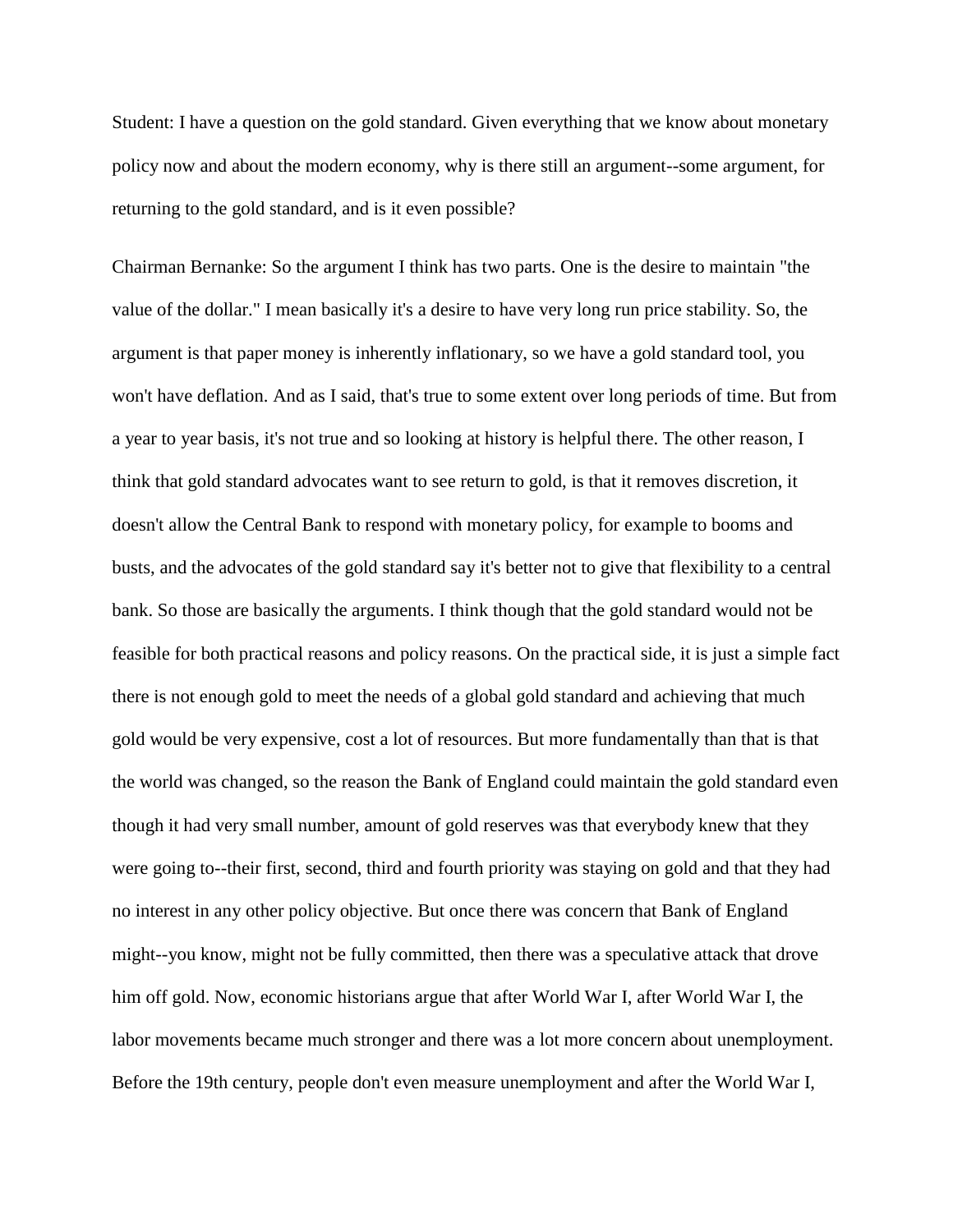you begin to get much more attention to unemployment and business cycles. So in a modern world, the commitment to the gold standard would mean that we are swearing that under no circumstances, no matter how bad unemployment gets, are we going to do anything about it using monetary policy. And if investors had 1 percent doubt that we would follow that promise, then they will have varying incentive to bring their cash and take out gold in this and in fact it will be a self-fulfilling prophecy. And we've seen that problem with various kinds of fix exchange rates that have come under attack during financial crisis. So I understand the impulse but I think if you look at actual history, you'll see that the gold standard didn't work that well and it worked particularly poorly after World War I. Indeed, well I won't go into it, there's a good bit of evidence that the gold standard was one of the main reasons that the depression was so deep and long. And a striking fact is that countries that left the gold standard early and gave themselves flexibility on monetary policy recovered much more quickly than the countries that stayed on gold to the bitter end.

Student: You mentioned, you mentioned that President Roosevelt used deposit insurance to help end the runs and also abandoning the gold standard to help end deflation? And I believe that in 1936 and 1937, up until 1941, we had a double dip and the recession sort of went on, and as you've seen today that we were sort of out of the recession. What do you think are things that we need to be careful of that possibly they had mistakenly done in the Great Depression that we in parallel should be doing today?

Chairman Bernanke: Right, it isn't generally appreciated. The Great Depression actually was 2 recessions. There was a very sharp recession in '29, '33, from '33 to '37, there was actually a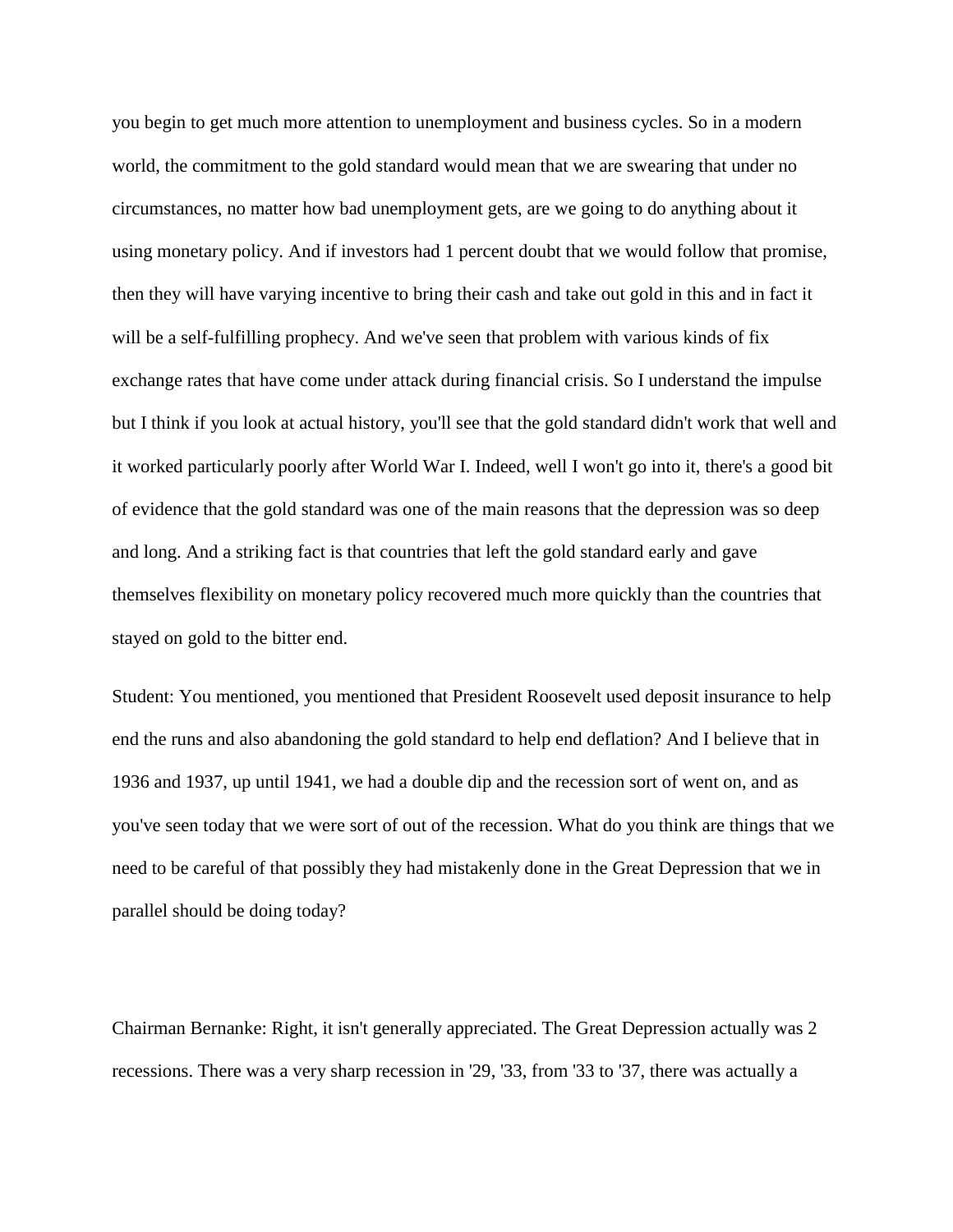decent amount of growth, stock market recovered some, but in '37, '38, there was a second recession that wasn't quite as serious as the first one but is still serious, and there's a lot of, I don't want to, you know, take a while to go through all of the discussion there, but there's a lot of controversy about it, but one view that was advanced early on was that the second recession came from a premature tightening of monetary and fiscal policy. So in '37, '38, there was-- Roosevelt under a lot of pressure to reduce budget deficits and so on, tighten physical policy quite a bit. The Fed worried about inflation, tightened monetary policy. Now again, I don't want to claim it's all that simple, a lot was happening, but the early interpretations at least were that the reversal in policy too soon prevented the recovery from proceeding faster. I think, we'll talk about lessons later on, but I think if you accept that traditional interpretation it is that you need to be attentive to where the economy is, and not move too quickly to reverse the policies that are helping the recovery.

Student: Yes, based on a few of the graphs that we saw today and other historical trends, it seems that after an economic slump, recovery often takes five or more years as represented by the Great Depression and the oil crisis in the '70s, I was wondering, do you think it is common for unemployment to remain at high levels until sometimes a half decade after an economic slump, and that criticisms are often premature, and moreover, how do you address these concerns in a political environment when short-term fixes are often, they often rule the day?

Chairman Bernanke: Well, let me just comment that the depression was a sort of extraordinary event, I mean, there were many serious declines in economic activity in the 19th century, but nothing quite as deep or quite as long as the Great Depression. So, the high unemployment that lasted from 1929 until basically World War II, that was unusual. So, we wouldn't conclude that that was a normal state of affairs. Now, more generally, there is some research that suggests that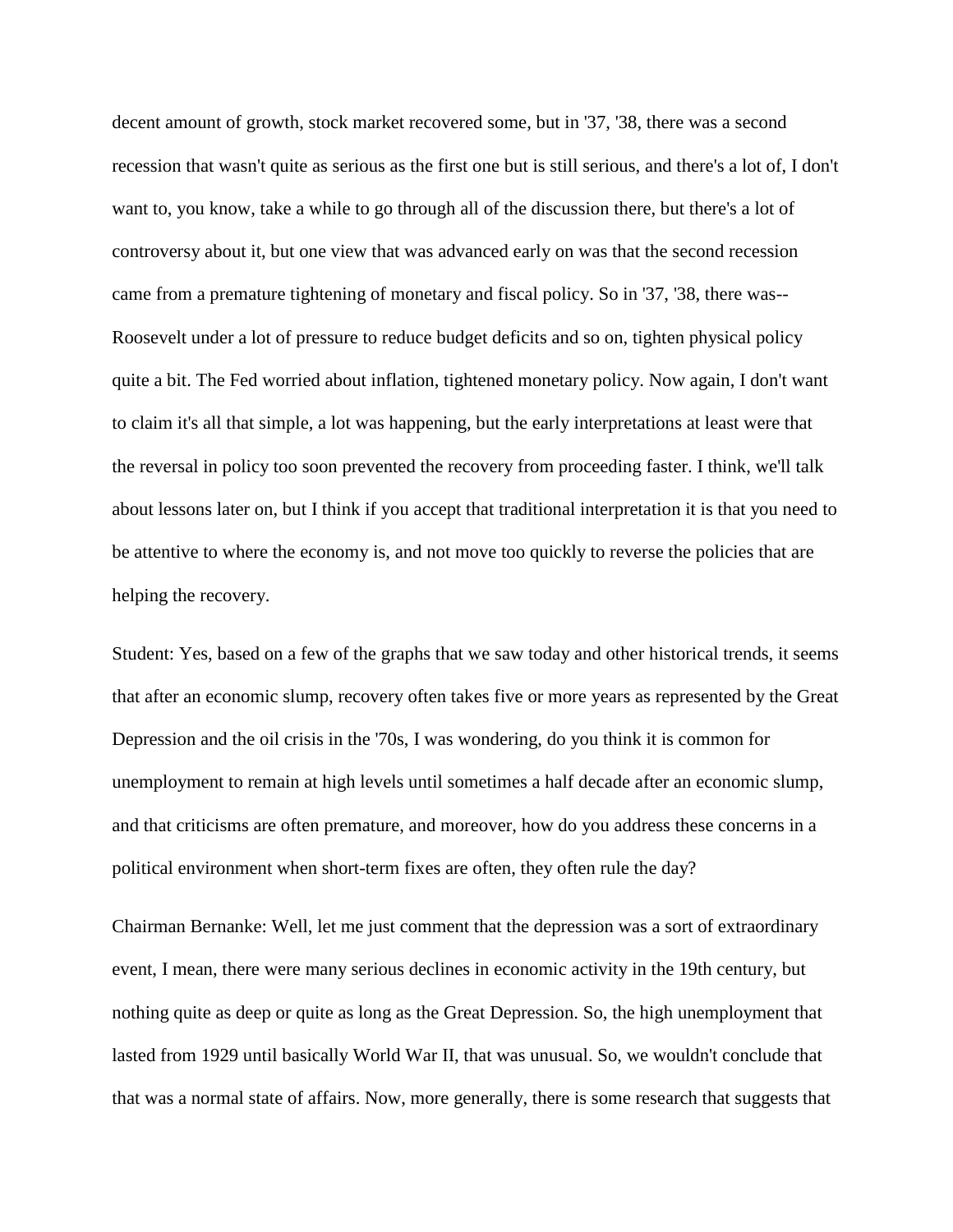following a financial crisis, it may take longer for the economy to recover because you need to restore the health of the financial system, and that may be one reason so argued that the recovery, this most recent recovery is not proceeding faster than it is. But that's, I think is still an open question, and there's a lot of discussion about that research, as well as discussion of, you know, what might underlie that sort of stylized fact that that is out there. So no, it's not always the case. I mean if you look at recessions in the postwar period in United States, you see very frequently that recoveries only take a couple of years, but very--and in fact, very sharp recoveries, typic- recessions are typically followed by a faster recovery. That's been the pattern in the postwar period. What may be different about this episode, and again once more, this is a subject of debate, is that unlike the other recessions in the postwar period, this one was related to and triggered by a global financial crisis, and it's so it may be that it's going to take longer, it's already taking longer for the economy to recover, but again, a lot of issues still to be resolved. Last question, anyone else? Melanie.

Student: Since that you said depression was global recessions are global, is--shouldn't there, you feel like, be more global, like cooperation and central banks to have like a uniform type of fix they kind of court it on, instead of every country turning their own, like fixes?

Chairman Bernanke: Well, you set me up perfectly for my lecture next week, but I'll talk about-- I'll talk about how the Fed and how the central banks did cooperate, and continue to cooperate. One of the problems in the depression was the bad feelings left over from World War I. You know we--in the 19th century, there was a reasonable amount of cooperation amongst central banks, but in the 1920s, Germany was facing having to pay reparations, France, and England, the